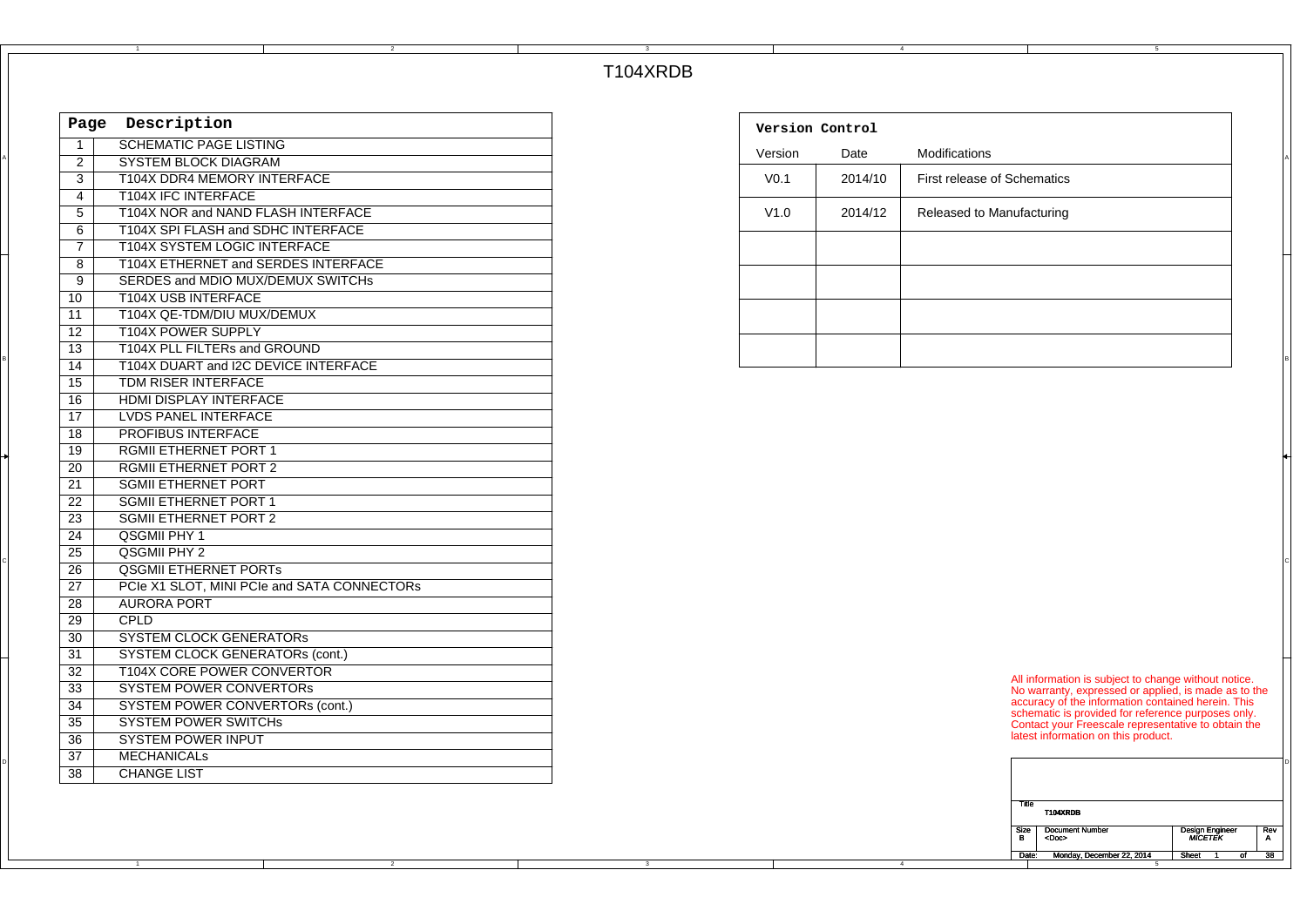SYSTEM BLOCK DIAGRAM

4

Ä

2

A

B

C

D

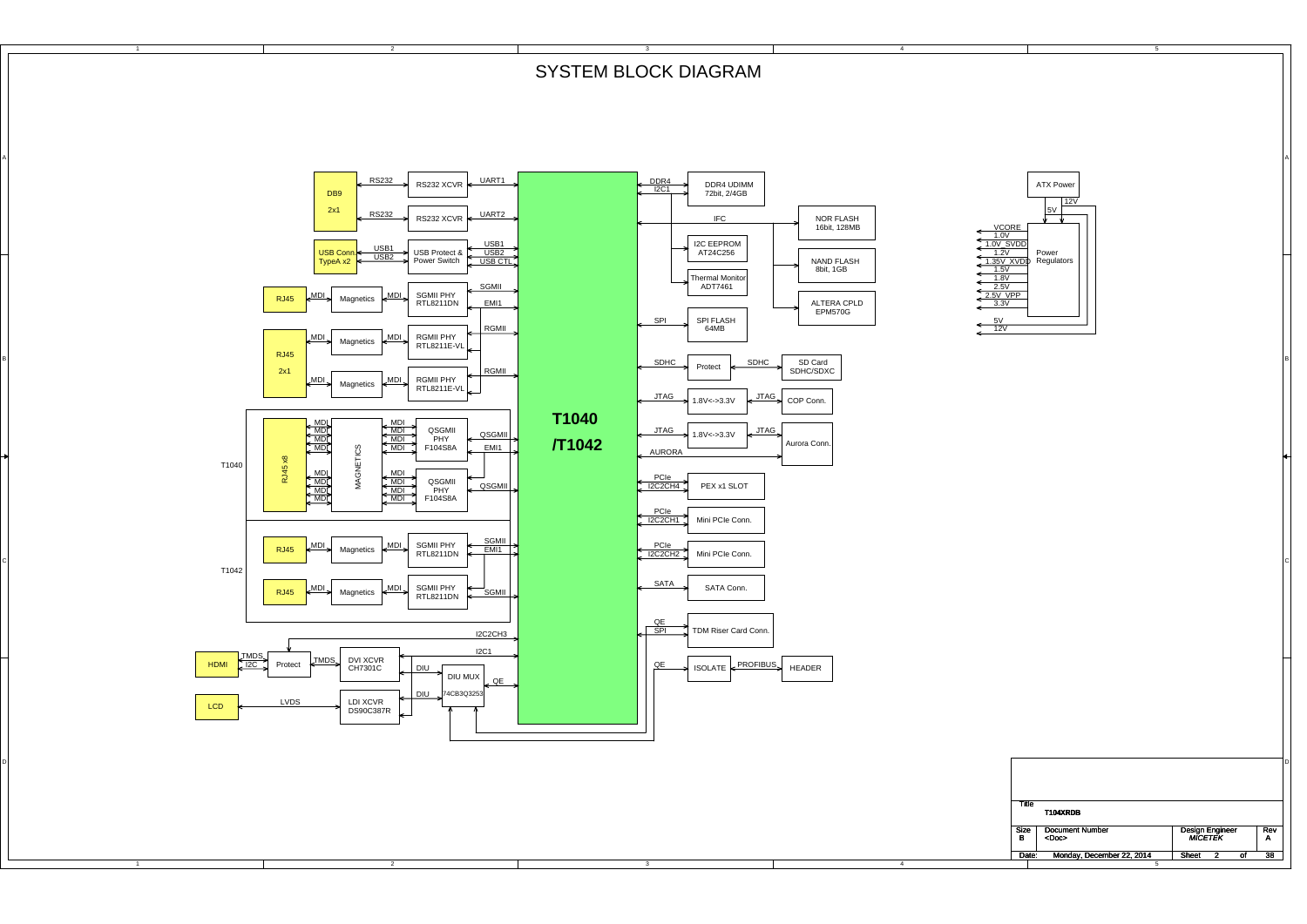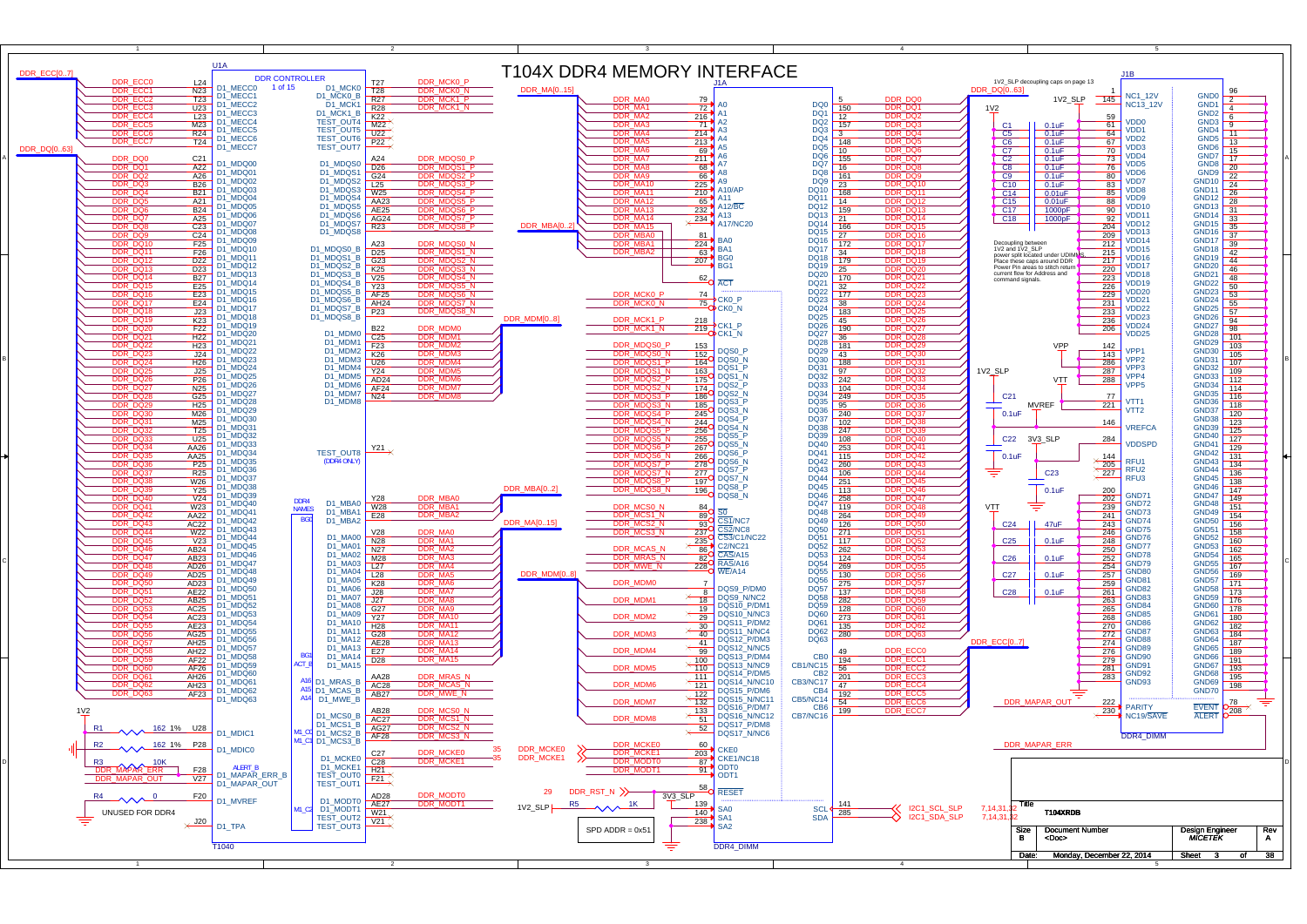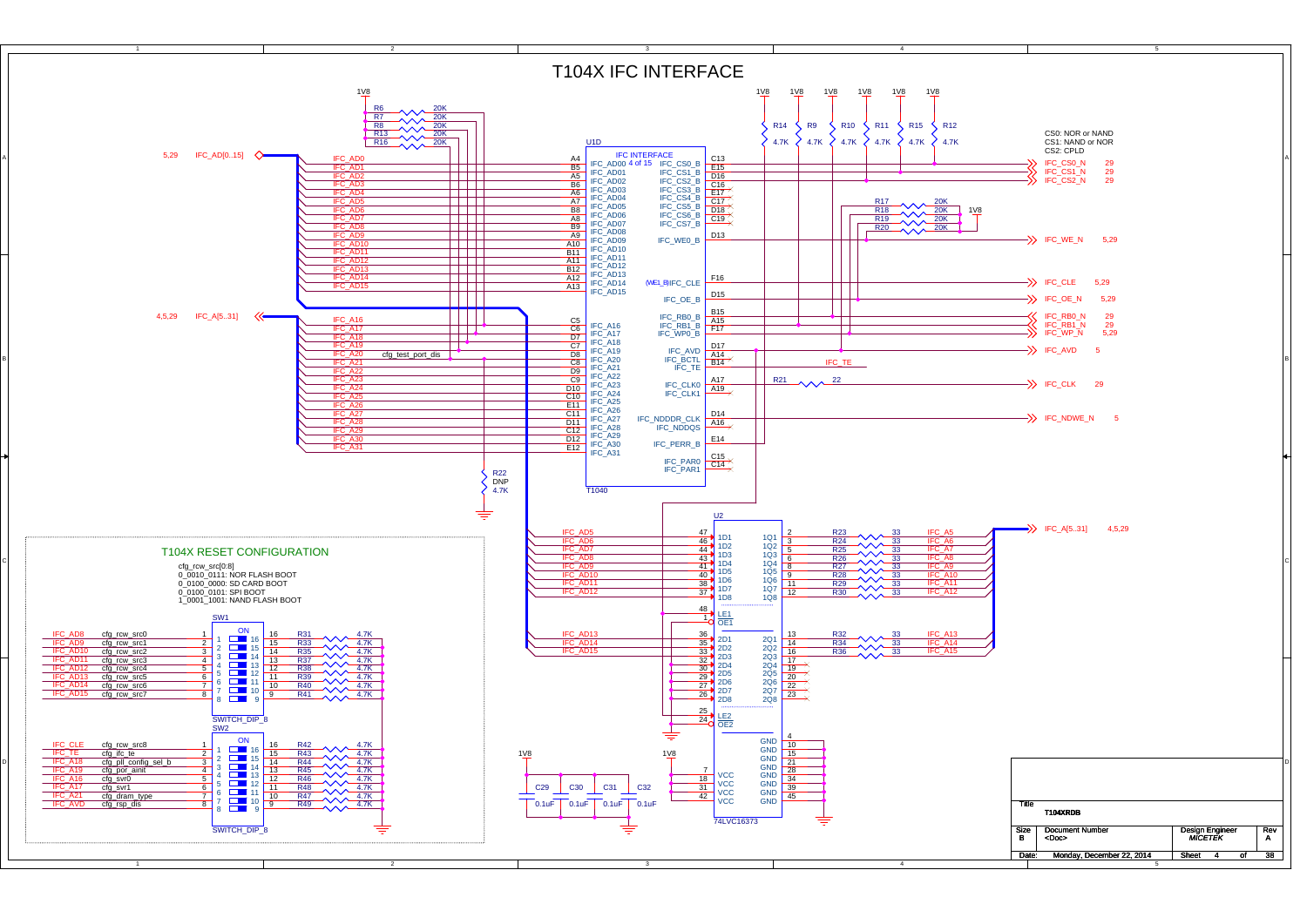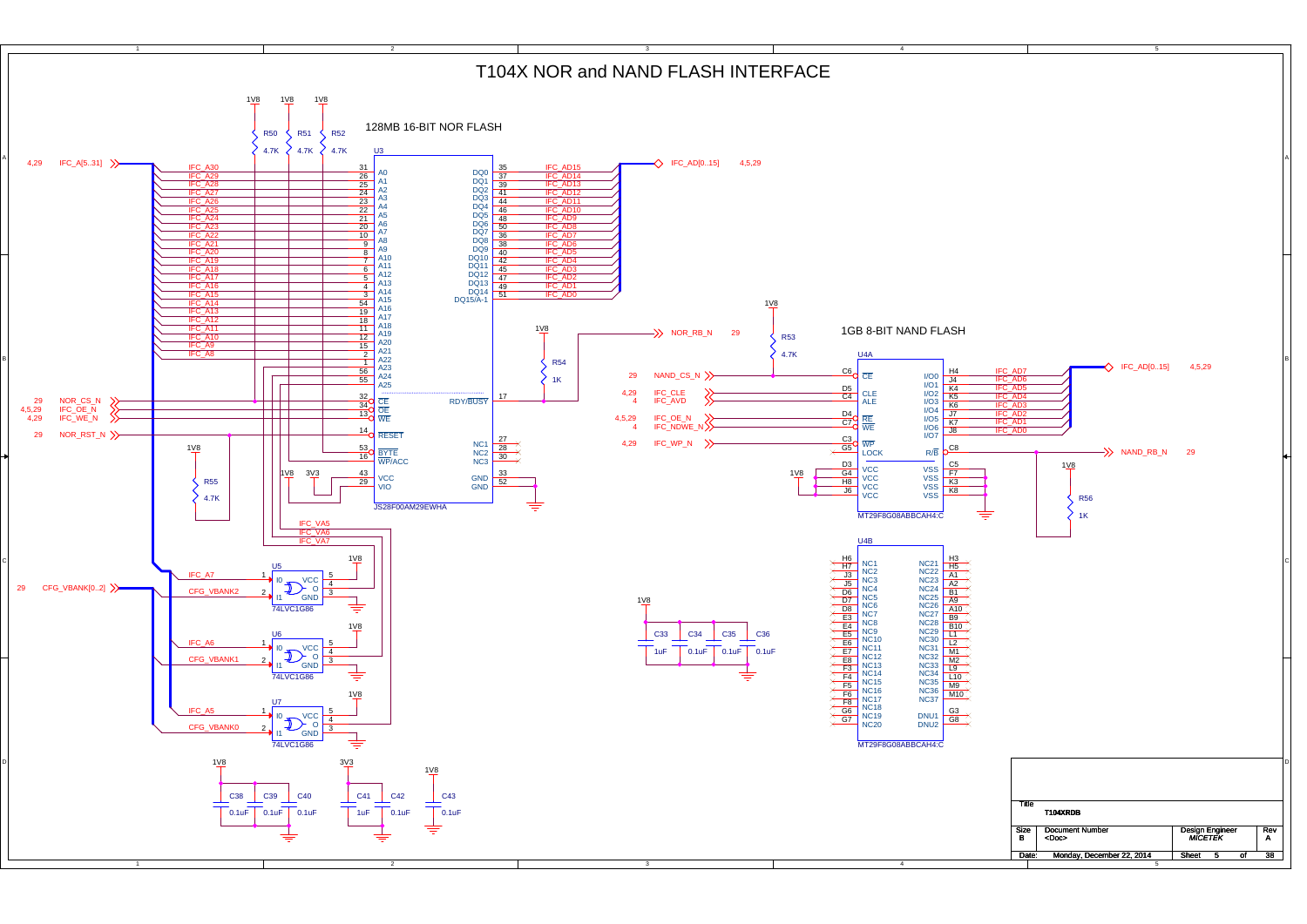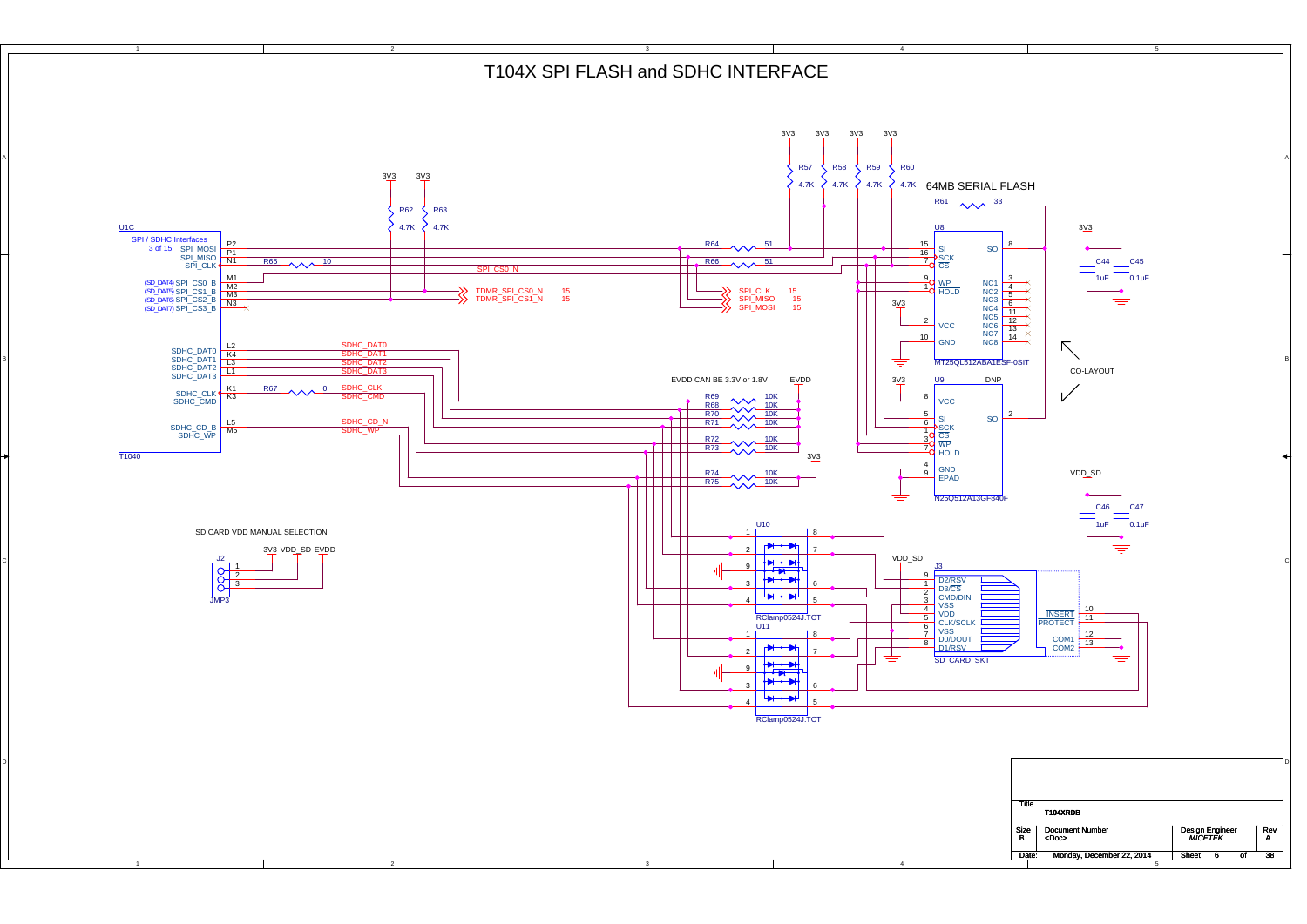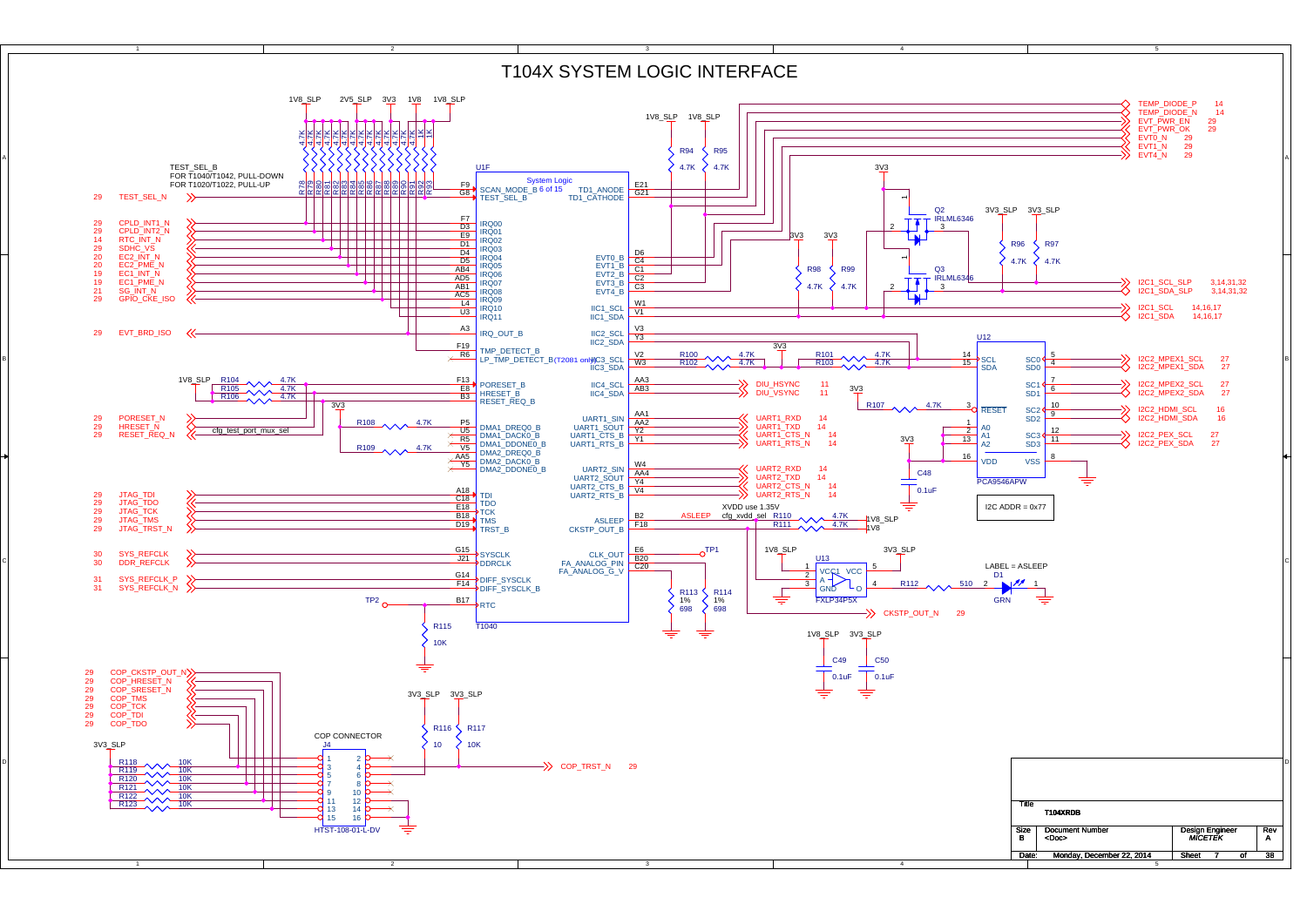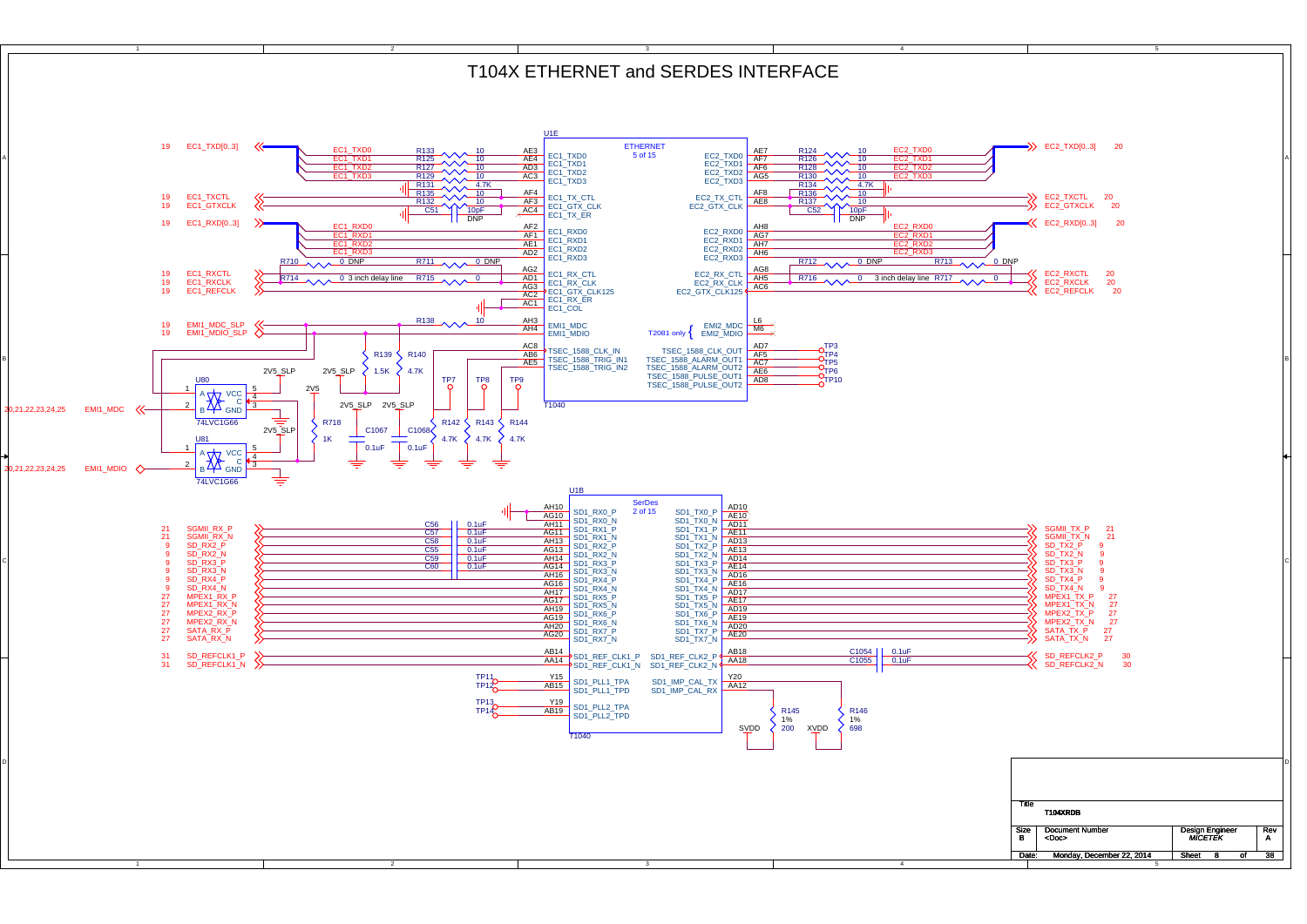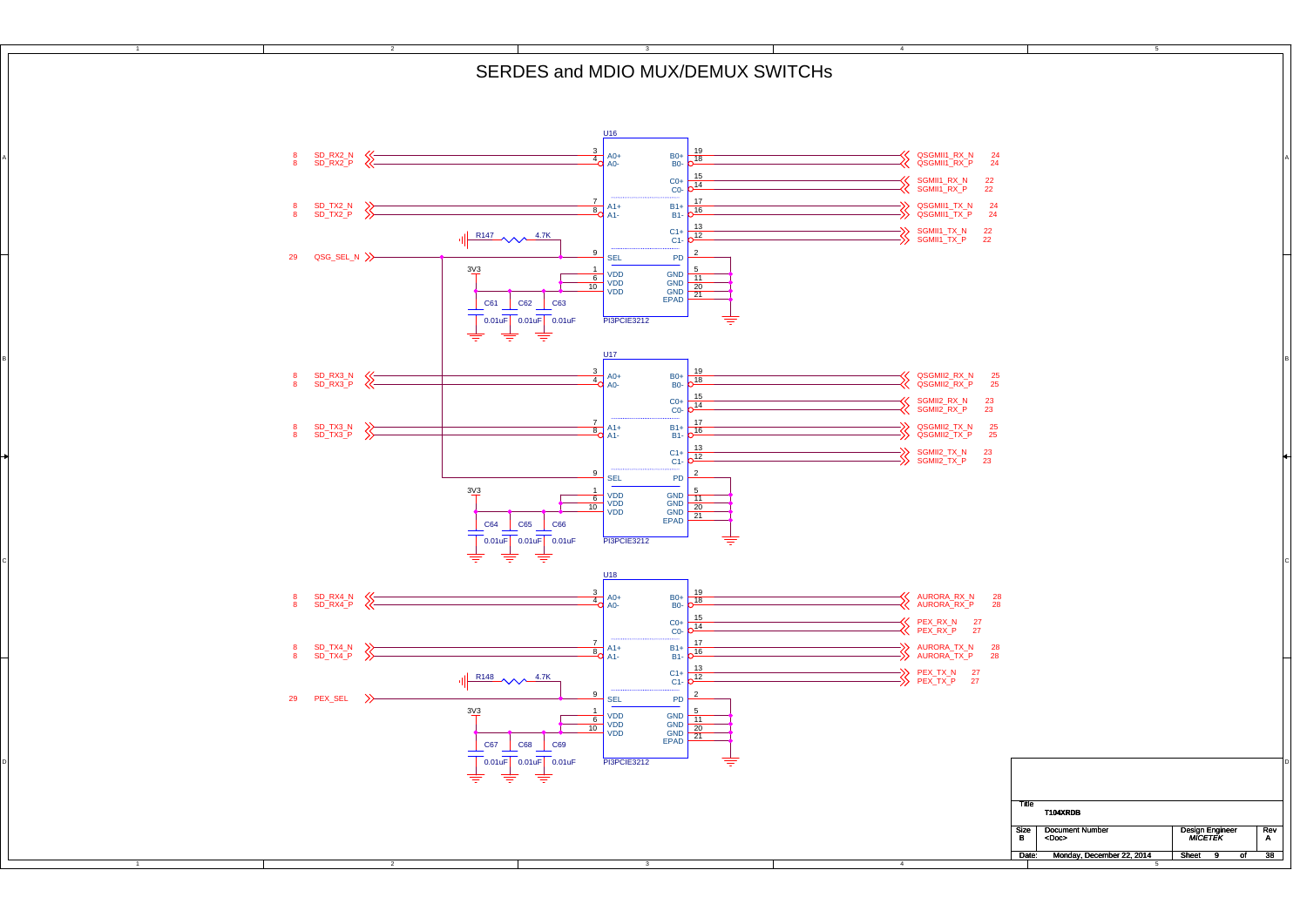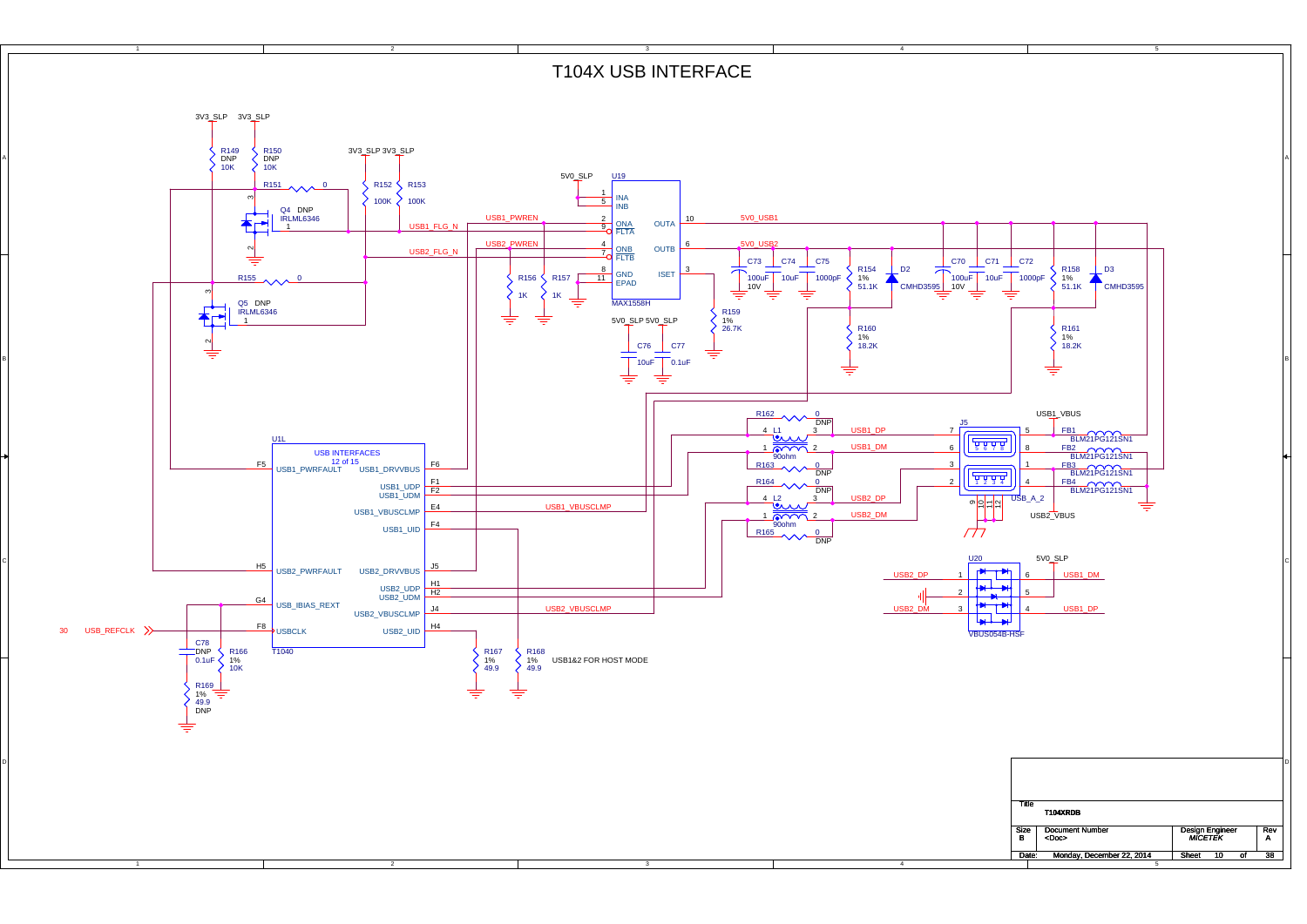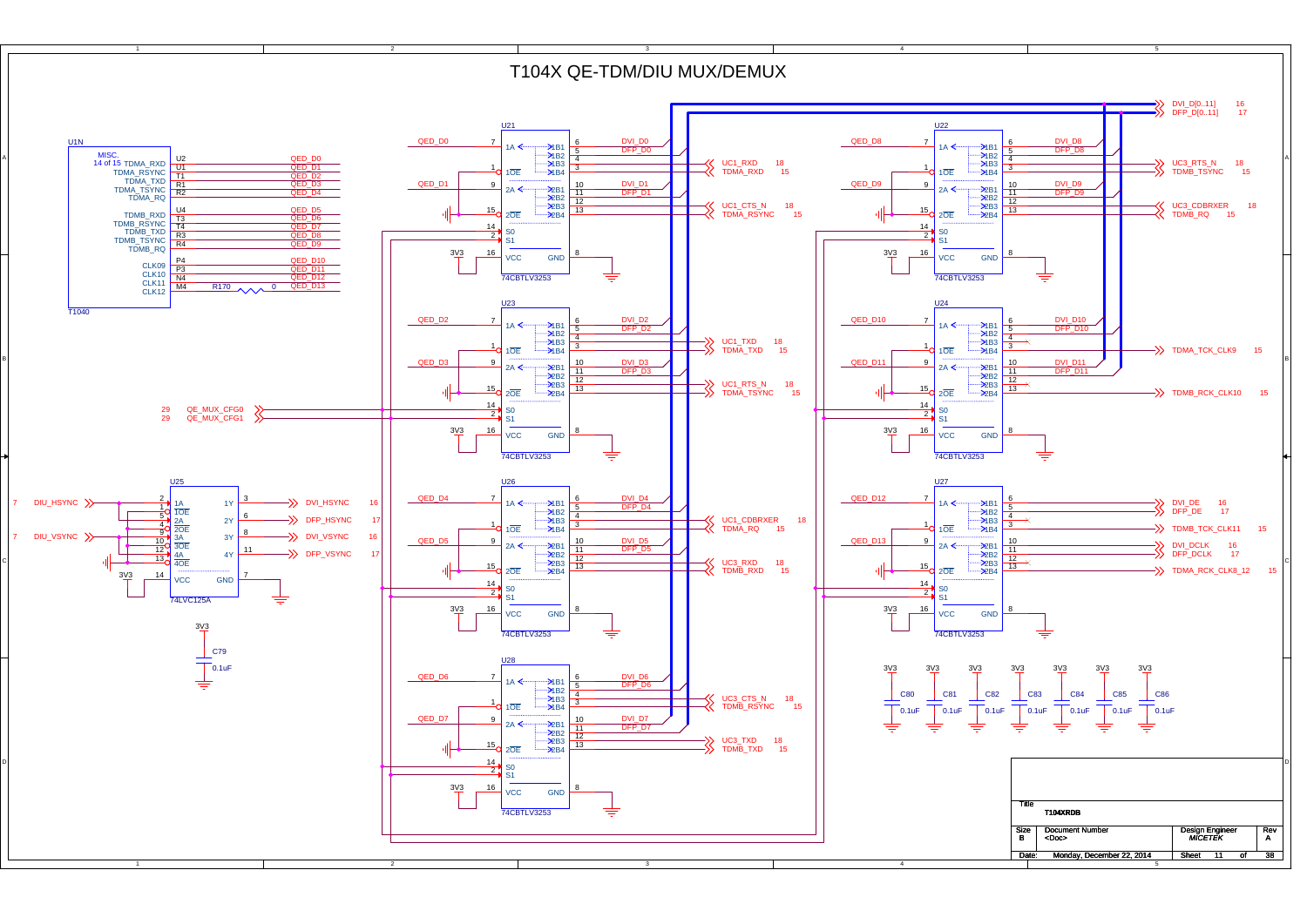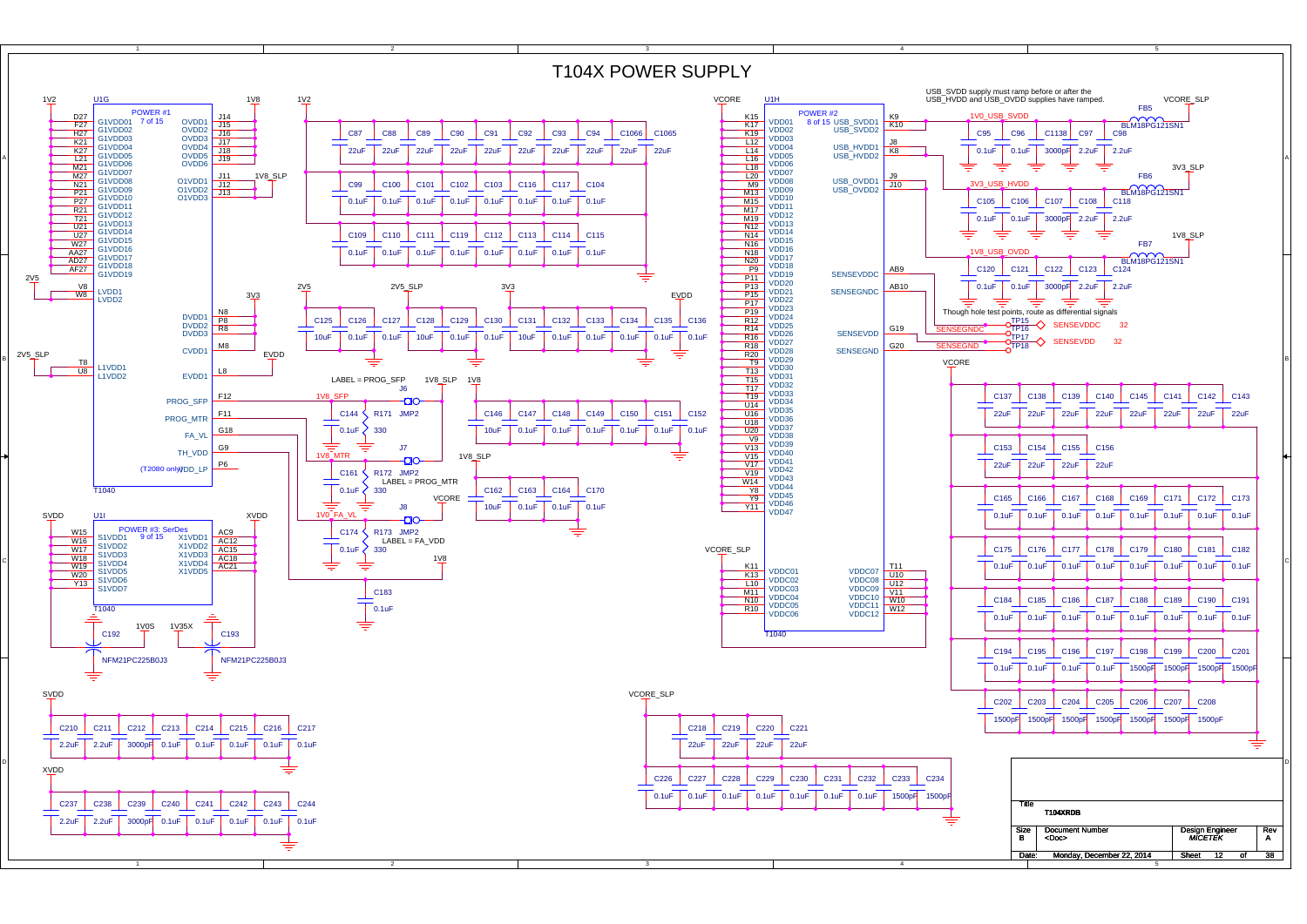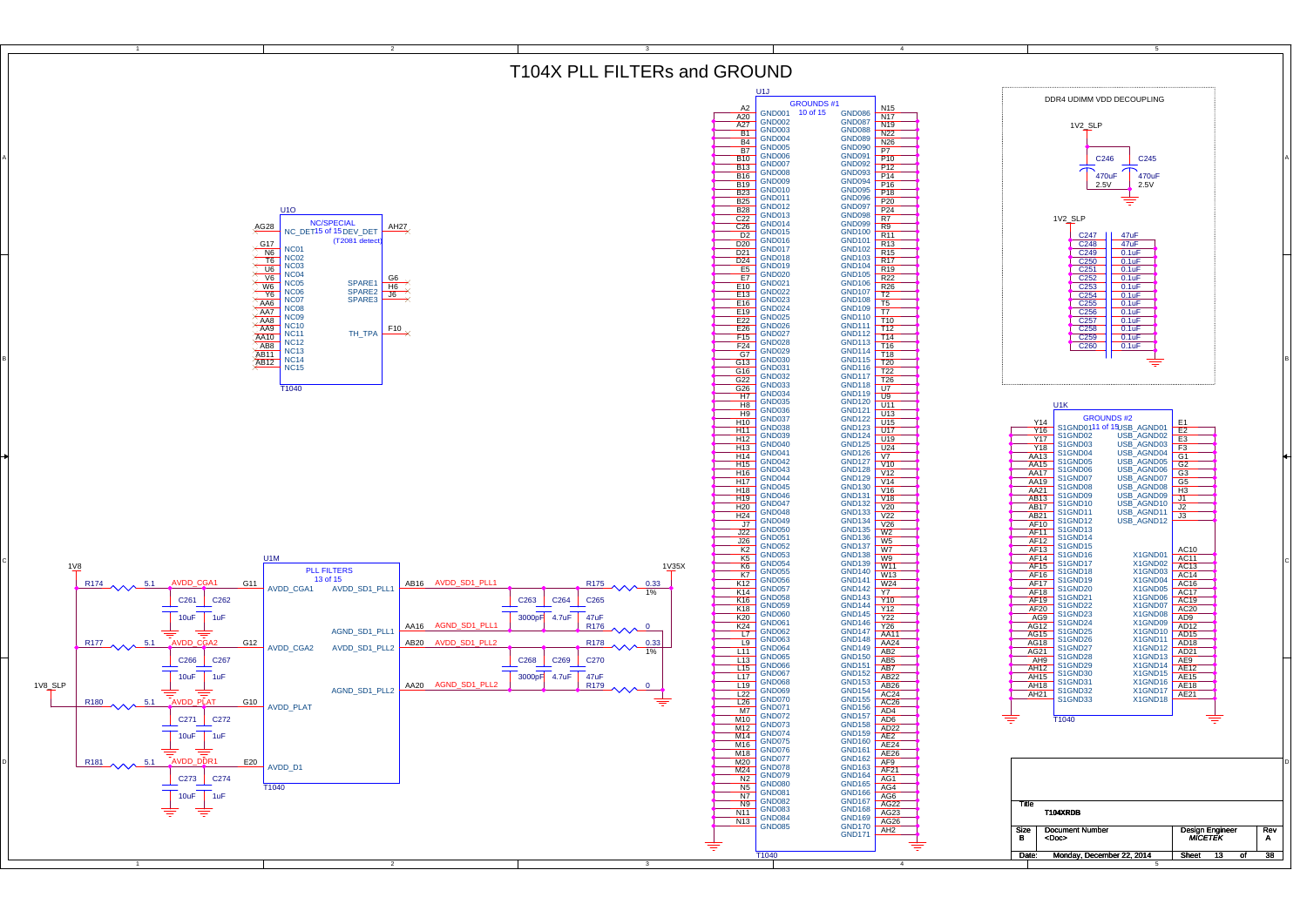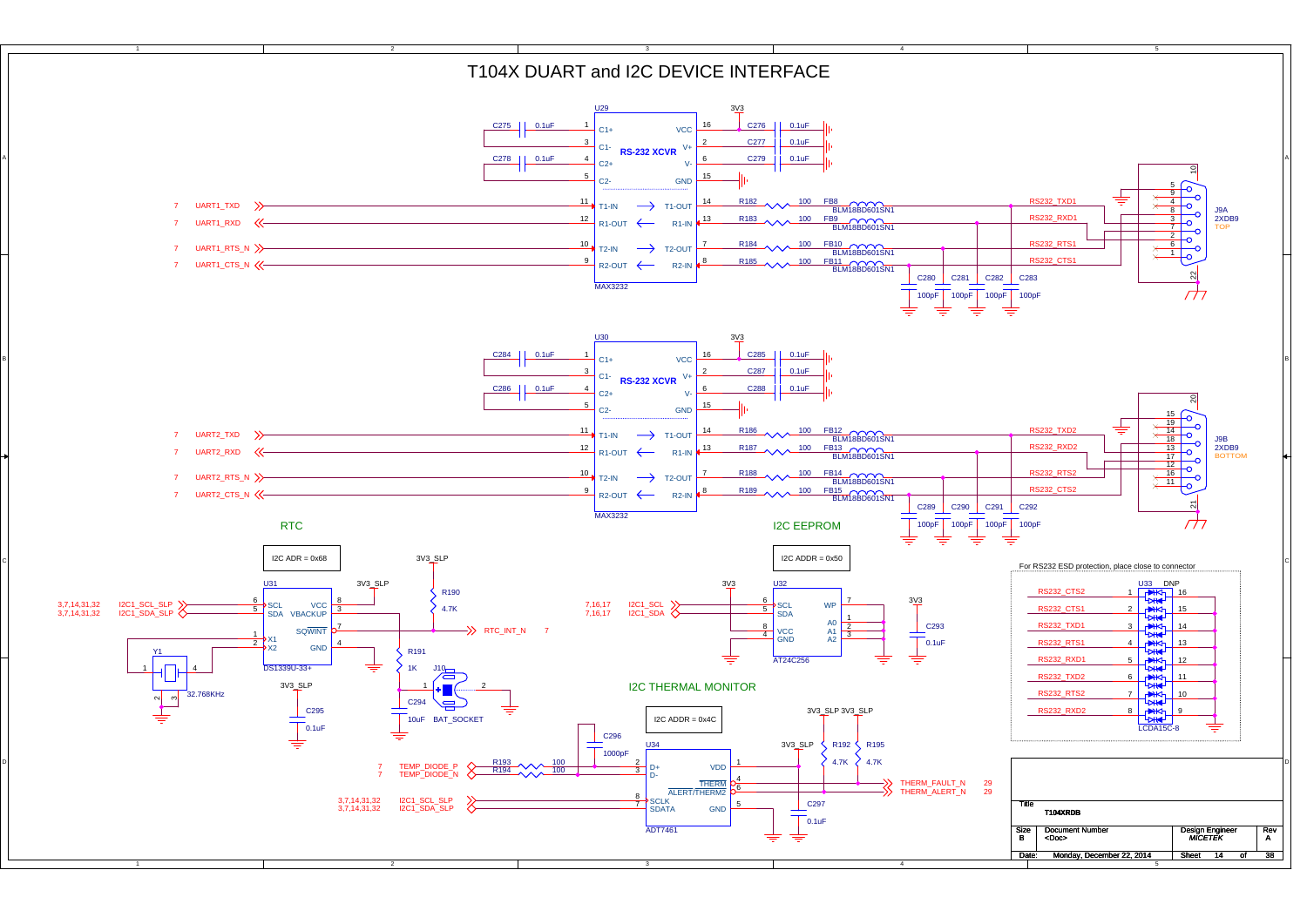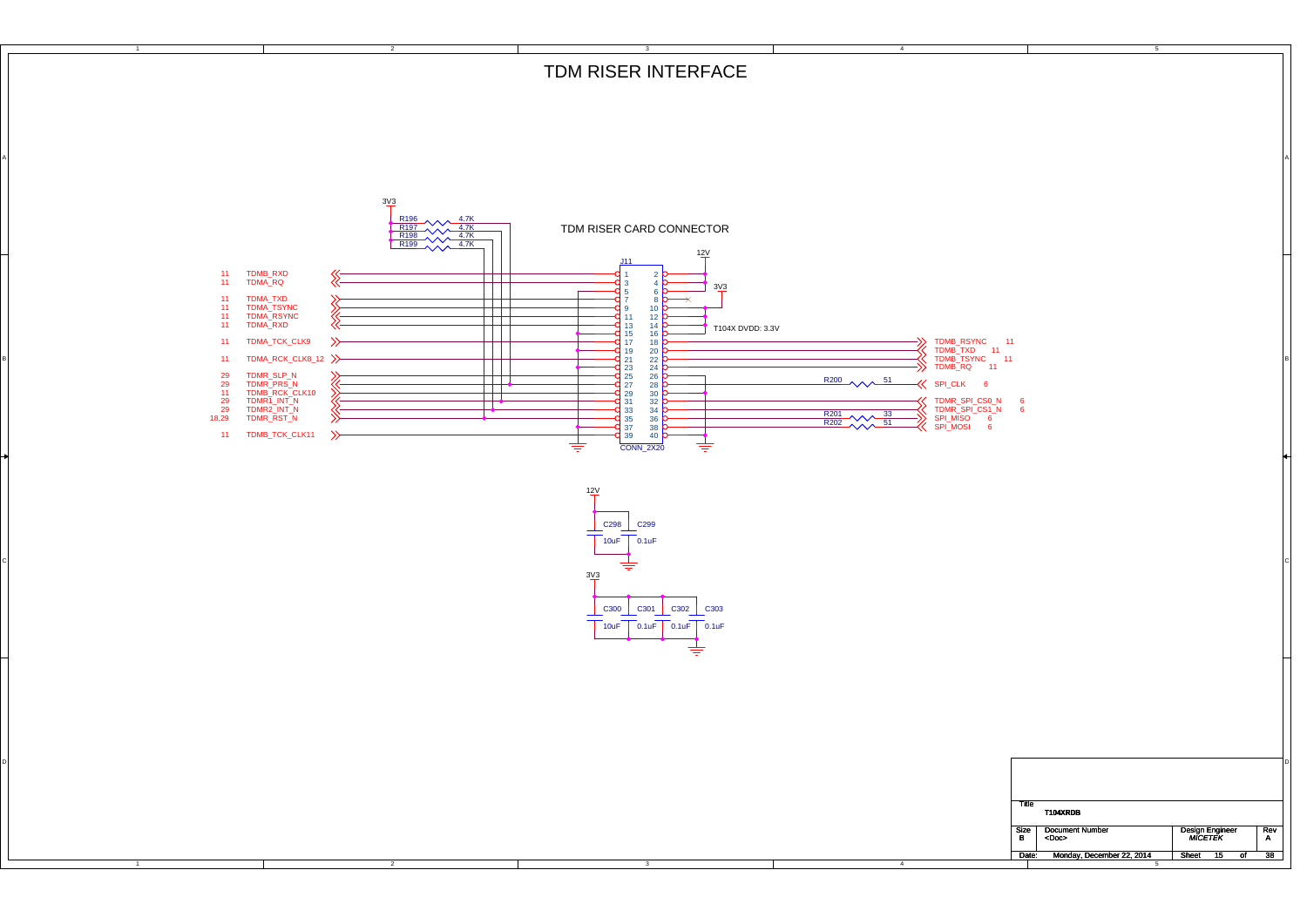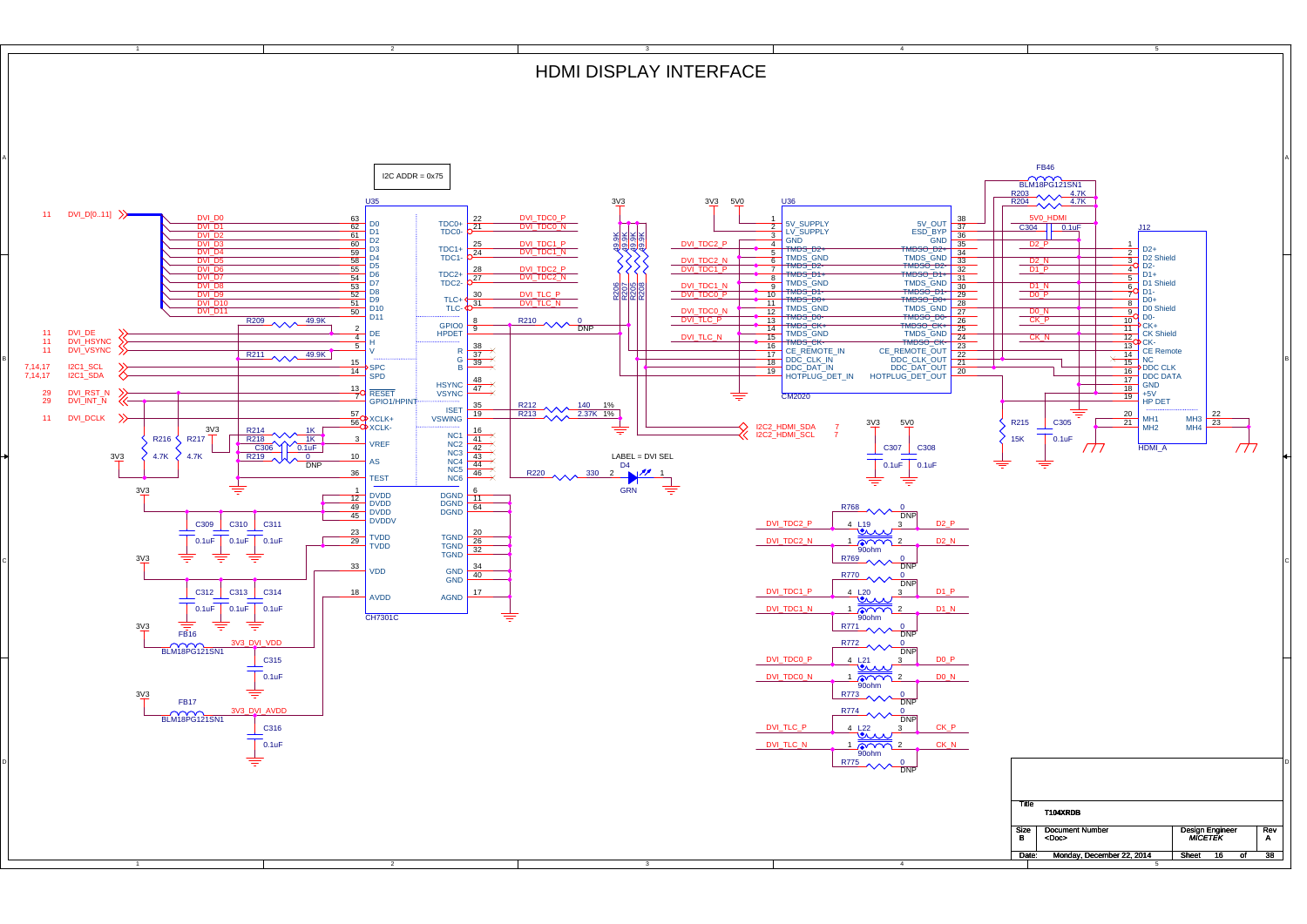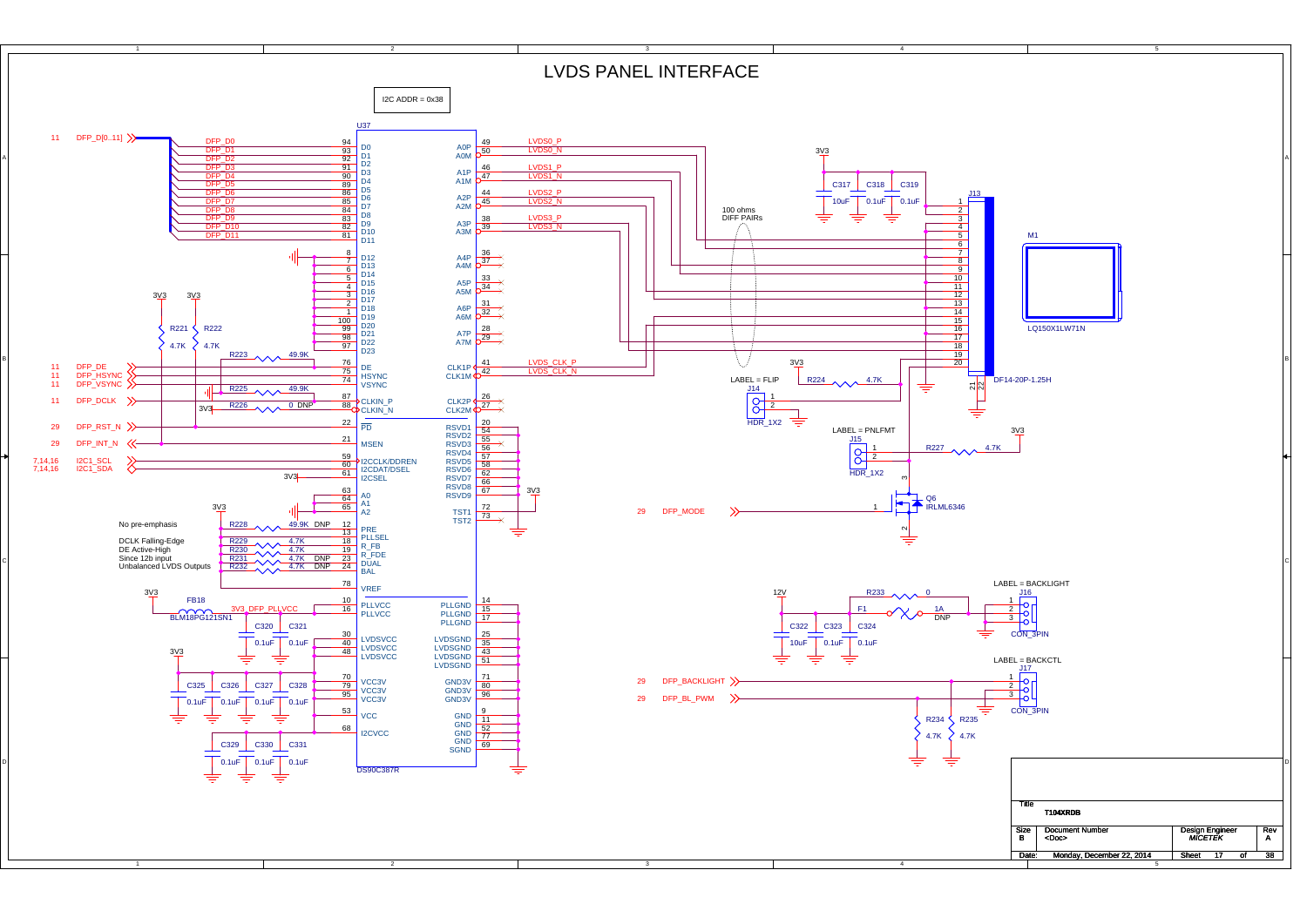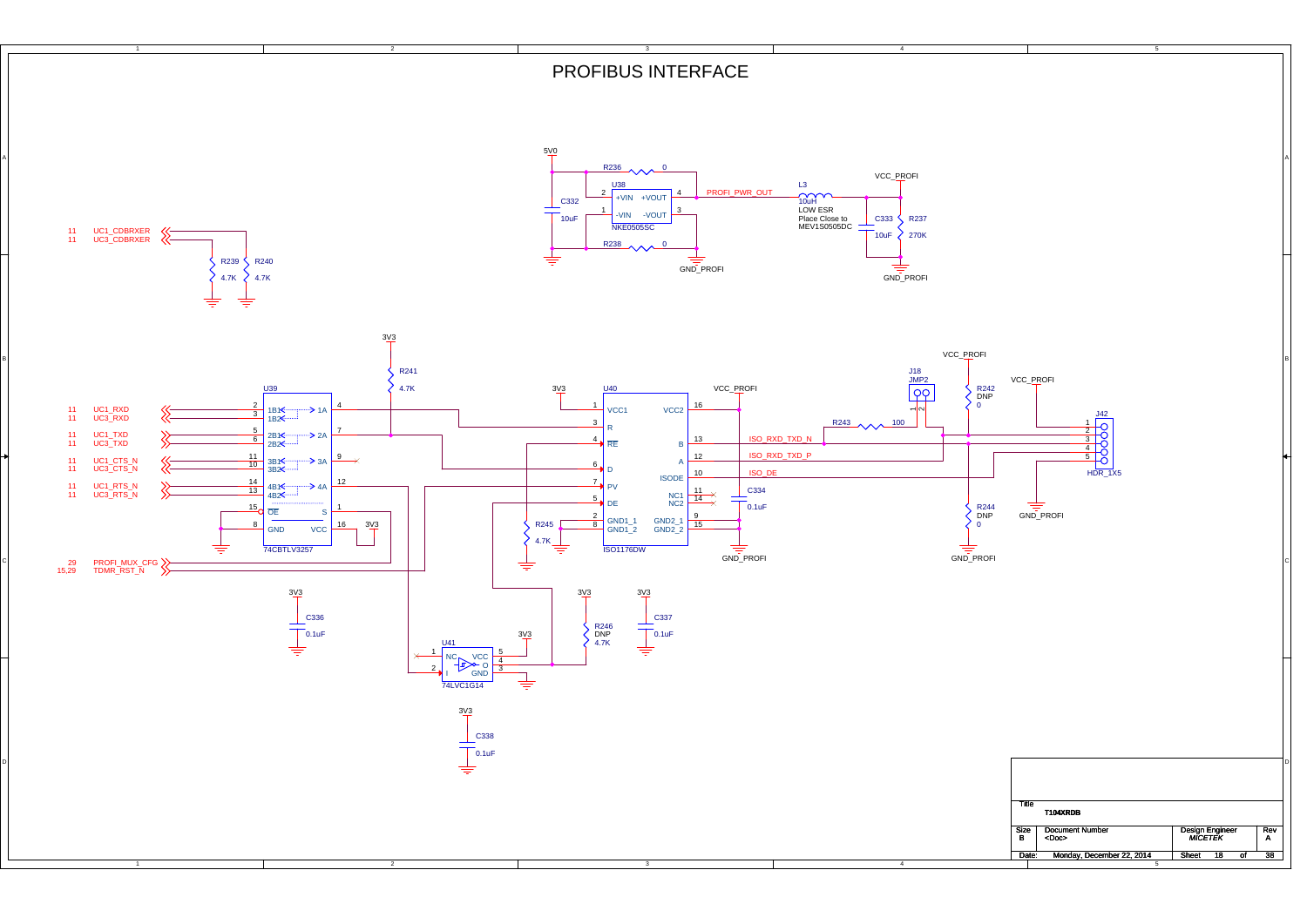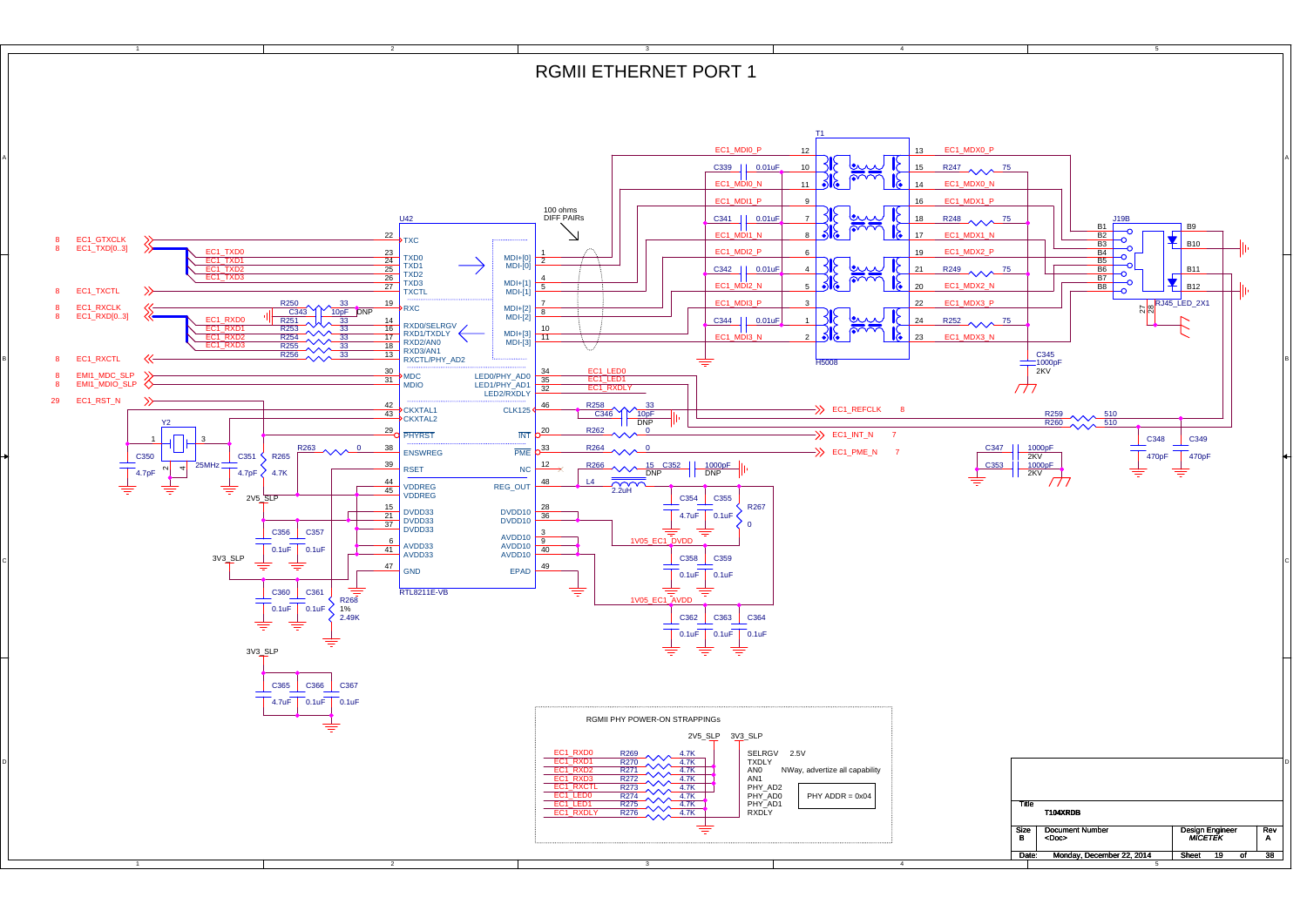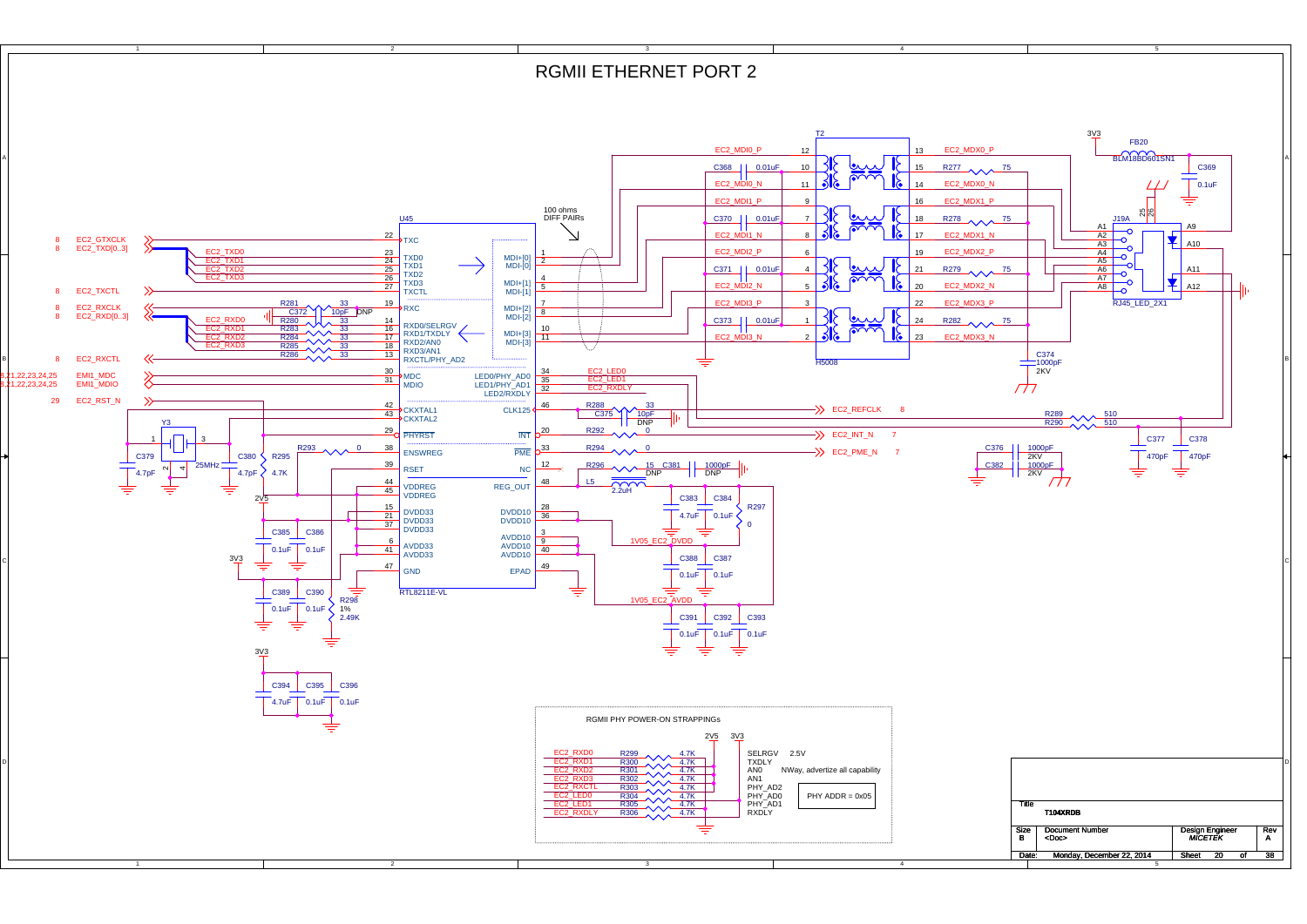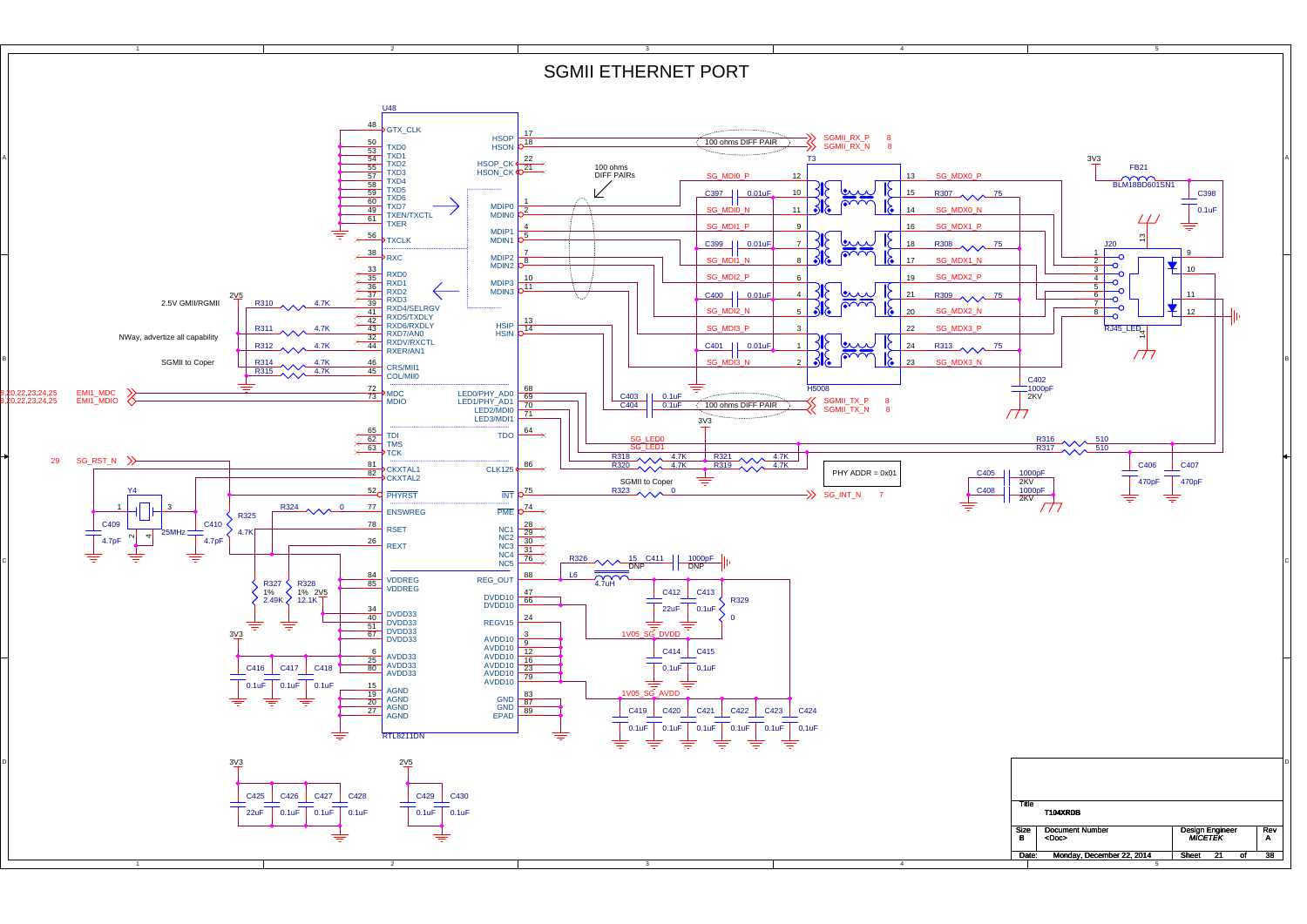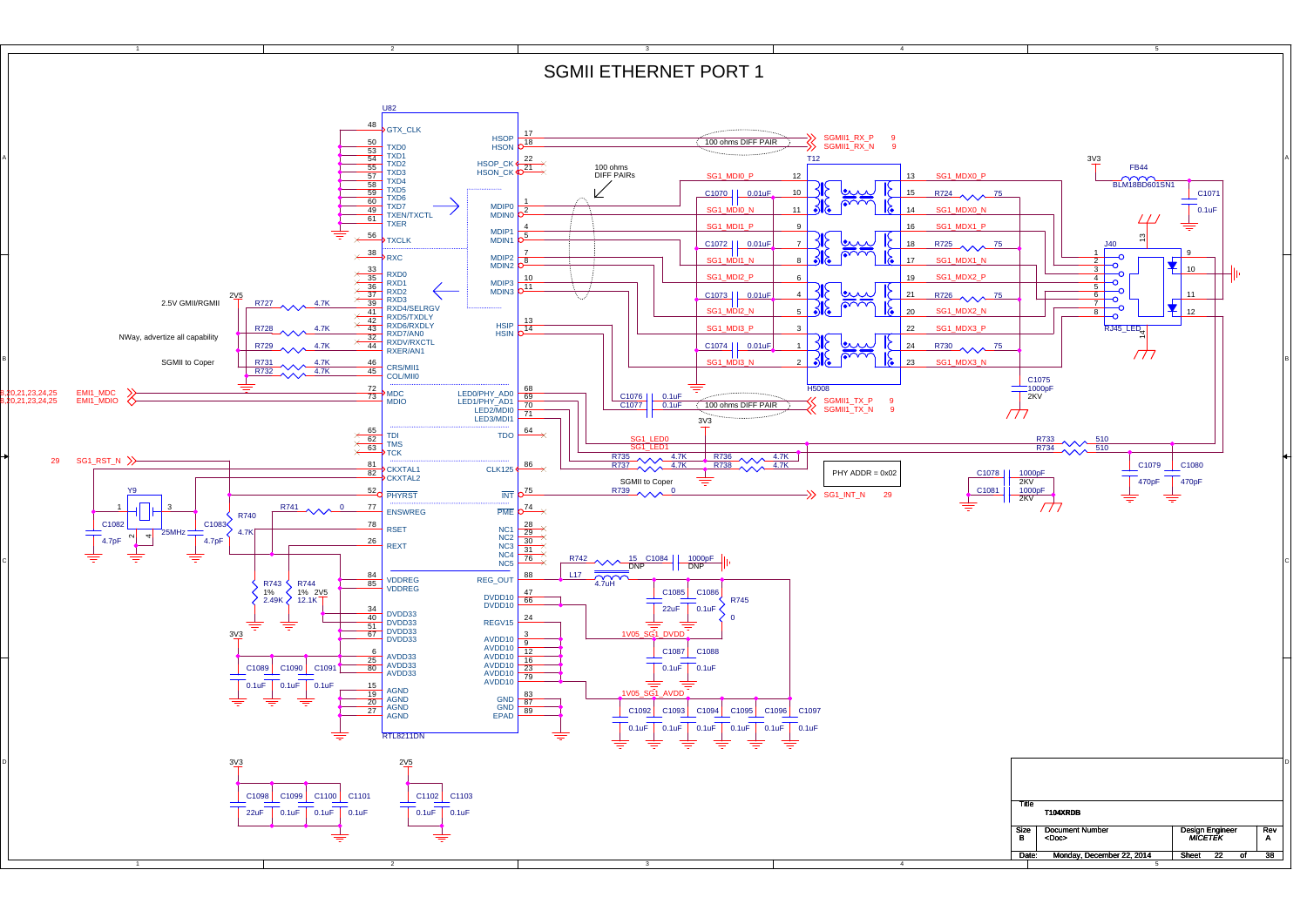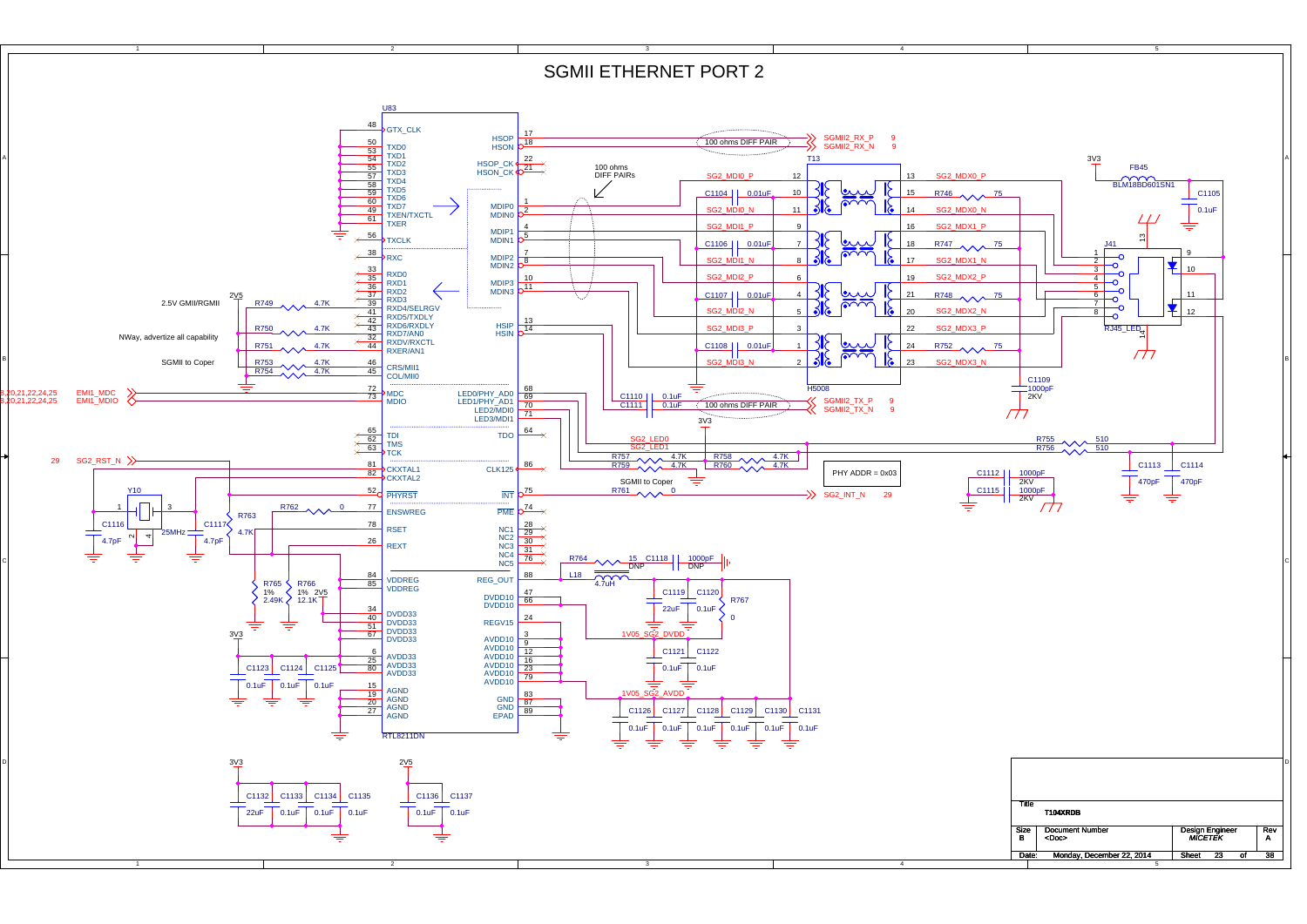24QSGMII PHY 1 U51A $\frac{D31}{D30}$  P0 D0P P<br>N<br>B<sub>17</sub> P1\_D0P QSG2\_MDI0\_N QSG2\_MDI0\_P QSG1\_MDI0\_P 26 QSG1\_MDI0\_N 26 26<br>26 A 20 WORKININGT V AND RELEASED TO THE RELEASED ON THE RELEASED ON THE RELEASED ON THE RELEASED ON THE RELEASED ON THE RELEASED ON THE RELEASED ON THE RELEASED ON THE RELEASED ON THE RELEASED ON THE RELEASED ON THE RELEASED  $\overline{D30}$  P<sub>0</sub>\_D0N P1\_D0NC<sub>29</sub> 1V0 $\frac{C25}{C24}$  P0 D1P 2V5 U51BP1\_D1P26<br>26 QSG2\_MDI1\_P QSG2\_MDI1\_N QSG1\_MDI1\_P 26 QSG1\_MDI1\_N 26  $\frac{C24}{P0}$  P<sub>0</sub>\_D<sub>1N</sub>  $P1$ <sup>D1N</sup>  $O^{C28}$  $\frac{E3}{F4}$  $\frac{E5}{2}$  VDD1 VDD2526 QSG2\_MDI2\_P $\frac{D29}{C22}$  P0 D2P P1\_D2PP<br>N<br>B<sub>15</sub> QSG1\_MDI2\_P 26<br>QSG1\_MDI2\_N 26  $\frac{E7}{40}$  VDD1 VDD25 $F_6$ 26 $\frac{C23}{P0}$  P0\_D2N  $E_{10}$  VDD1  $VDD25$   $E_8$ <br> $VDD25$   $E_8$  QSG2\_MDI2\_N P1\_D2NQSG1\_MDI2\_N E13 VDD1<br>E15 VDD1<br>E17 VDD1<br>E19 VDD1 VDD25 $E12$ 26QSG2\_MDI3\_P  $\frac{C22}{C24}$  P0 D3P P1\_D3PP<br>N C<sub>26</sub> QSG1\_MDI3\_P 26<br>QSG1\_MDI3\_N 26 VDD25 $\frac{C21}{P0}$  P0\_D3N  $VDD25$   $E18$ <br> $VDD25$   $E20$ <br> $VDD25$   $E33$ 26 QSG2\_MDI3\_N P<sub>1</sub><sup>D3N</sup> QSG1\_MDI3\_N VDD1E19<br>E23 VDD1<br>E25 VDD1<br>E25 VDD1 VDD25 $\begin{array}{r|l}\n & \text{LED0} & \text{PHY0} \\
\hline\n & \text{D1} & \text{LED1} & \text{PHY0} \\
 \hline\n \times & \text{C2} & \text{LED2} & \text{PHY0} \\
 \hline\n \times & \text{LED3} & \text{PHY0}\n\end{array}$  E22 QSG2\_LED0 LED0\_PHY1<br>LED1\_PHY1 B2 26恣 QSG1\_LED0 26<br>QSG1\_LED1 26 VDD<sub>25</sub> E24  $\frac{26}{26}$  QSG2\_LED1 QSG1\_LED1 VDD25LED1\_PHY1  $\overline{CA}$ <br>LED2\_PHY1  $\overline{DA}$ 1V0 E26 2V5 V<sub>DD1</sub> VDD25FB22FB23LED3\_PHY1  $\frac{E1}{44}$  VDD1A  $A$   $E29$ <br> $A$   $E29$  $BIM18PG121SN$ VDD25ABLM18PG121SN1  $\frac{E1}{E14}$ QSG4\_MDI0\_P C33<br>C32 P2\_D0P<br>P2\_D0N  $P \overline{OC36}$ QSG3\_MDI0\_P 26<br>QSG3\_MDI0\_N 26 26<br>26 P3\_D0P $\frac{E14}{E16}$  VDD1A VDD25A<br>VDD25A  $A \nB\nA \nEB3$  QSG4\_MDI0\_N QSG3\_MDI0\_N P3\_D0N $E16$ <br> $E28$ VDD1AVDD25A D35  $\frac{B20}{B40}$  P2 D1P  $E_{28}$  VDD<sub>1</sub>A QSG4\_MDI1\_P P3\_D1PVDD25A26<br>26 QSG3\_MDI1\_P 26 QSG3\_MDI1\_N 26 2V5A\_QSG1  $-$ D<sub>34</sub>  $E$ <sub>E37</sub>  $\frac{B19}{P2}$   $\frac{P2-D1}{P1}$  $\frac{20}{232}$  VDD1A 6 QSG4\_MDI1\_N P3\_D1NVDD25A $\frac{E32}{E34}$ 2V5 VDD1A $\frac{A10}{2}$  P<sub>2</sub> D<sub>2</sub>P P<br>N<br>OC34  $E_{36}^{34}$  VDD<sub>1</sub>A 26 QSG4\_MDI2\_PP3\_D2PQSG3\_MDI2\_P 26 E9  $A9$  P<sub>2</sub> D<sub>2N</sub>  $P2$  D<sub>2N</sub>  $E36$  VDD<sub>1A</sub>  $26$ 6 QSG4\_MDI2\_N P3\_D2NQSG3\_MDI2\_N 26 VDDMDIO B D33  $\frac{D9}{139}$ 26QSG4\_MDI3\_P C31 P2\_D3P<br>C30 P2\_D3N P3\_D3PQSG3\_MDI3\_P 26<br>QSG3\_MDI3\_N 26 **B1** THERMDA VSS/EFUSE **D9**<br>D3 THERMDC\_VSS VSS CASE VSS/EFUSE $\n *D32*\n$ 26QSG3\_MDI3\_N QSG4\_MDI3\_N P3\_D3N $\begin{array}{|c|c|c|c|c|}\n\hline\n\hline\n\hline\n\text{D5} & \text{LED0} & \text{PHY2}\n\end{array}$ 26 QSG4\_LED0 LEDO\_PHY3  $\frac{B4}{C6}$ QSG3\_LED0 26<br>QSG3\_LED1 26 F104S8A26QSG4\_LED1  $\frac{D5}{B3}$  LED1\_PHY2 LED1\_PHY3<br>LED2\_PHY3<br>LED2\_PHY3<br>LED3\_PHY3<br>D7 QSG3\_LED1 B3 LED1\_FH12<br>D6 LED2\_PHY2 LED2\_PHY3 LED3\_PHY3 1V0A\_QSG1  $\frac{C431}{C434}$   $\frac{O.1uF}{O.1uF}$  $\overline{D16}$  QSGMII0\_TXP  $P \overline{D^{11}}$  QSGMII1\_TX\_PQSGMII0\_RXP 9P X 951 951 956MIILEX 9 956MIILEX 9 206MIILEX 9 956MIILEX 9 966MIILEX 9 966MIILEX 9 966MIILEX 9 966MIILEX 9 9<br>N X 966MIII RX 9 966MII RX 9 966MII RX 9 966MII RX 9 966MII RX 9 966MII RX 9 966MIILEX 9 966MIILEX 9 966MIILEX  $C432$ C433C435C436C437C439 C438 D<sub>15</sub><sup>QSGMII0\_IAP</sup> C440 C441 ق QSGMII0\_RXN QSGMII1\_TX\_N  $\begin{array}{|c|c|c|}\n\hline\n\text{C442} & 0.1 \text{uF} \\
\hline\n\text{C443} & 0.1 \text{uF}\n\end{array}$  $RCVRD$ <sub>CLK0</sub> B<sub>13</sub> 10uF1uF $\overline{0.1}$ u $\overline{F}$  $\overline{\phantom{0}}$ 0.1u $\overline{\phantom{0}}$  $\frac{D11}{D12}$ REFCLK P 2V5 0.1uF 0.1uF 0.1uF 0.1uF 0.1uF 30 QSG1\_REFCLK\_P $C443$  0.1uF 30**D12 REFCLK\_N** 0 QSG1\_REFCLK\_N RCVRD\_CLK1 D27 CLK SQUELCH IN R330 B8<br>B7<br>B================= 2V5A\_QSG1 4.7KREFCLK  $SEL[1:0] = 00$  for 125MHz clock REFCLK\_SEL1 2V5 C444C445C446C447C448 $\frac{\text{C11}}{\text{NADC}}$  MDC MDINT C10 R331 \\ 0 \ \ 30G1 INT N 29 R331 <u>C11</u> MDC MDINT C10 ,22,23,25 EMI1\_MDC $MDC$  $\overline{D10}$ 10uF 1uF 0.1uF 0.1uF 0.1uF MDIO,22,23,25 EMI1\_MDIO C<sub>19</sub> R333  $4.7K$  DNF **B5**ORESET 29 C PHYADD2 QSG1\_RST\_N  $PHY$  ADDR = 0x08 $\sim$ 0B B12 R334 4.7K<br>R335 4.7K DNP 1V0 PHYADD3<br>PHYADD4 D<sub>26</sub> **D8** COMA MODE 019<br>
GPIO1<br>
GPIO2<br>
GPIO3<br>
GPIO4<br>
GPIO6<br>
GPIO6<br>
B10<br>
GPIO7<br>
GPIO7 8<br>
9<br>
9<br>
<u>0<br>
2<br>
2<br>
8<br>
1<br>
B11<br>
D25</u><br>
4 GPIO8R336 R337 C449 C450 C451 C452 C453 C454 C455 GPIO94.7K $4.7K$ GPIO10<br>GPIO11  $0.1$ uF $\overline{1}$  $10u$ F  $10u$ 1uF $0.1$ uF 2V5 0.1uF0.1uFGPIO12GPIO13╅ ≑ 2V5 GPIO14 $JTAG_DO$   $CB \times$  $\frac{C9}{A3}$  JTAG\_DI JTAG\_DO<br> $\frac{D1}{B6}$  JTAG TMS C456 C457 C458 C459 C460 C461 C462  $\overline{\text{BB}}$ , JTAG\_IMS 1uF $^-$ 0.1uF **CTO** JTAG\_CLK 10uF 10uF 0.1uF 0.1uF 0.1uF  $\frac{AB}{A7}$  REF\_REXT  $\begin{array}{c} 19 \ \hline 11\% \end{array}$ SEDES\_REXT\_0  $\frac{\text{U17}}{\text{D18}}$  $\Rightarrow$ SEDES\_REAT\_0 **REF\_FILT** A<sub>4</sub><br>
A<sub>4</sub><br>
A<sub>5</sub><br>
N<sub>6</sub><br>
N<sub>6</sub> C<br>C<br>C<br>C<br>C<br>C<br>C<br>C<br>C N<sub>C1</sub> HSTST\_P/NCR339 R340 C463 N<sub>C2</sub> HSTST\_N/NC 1% $rac{AB}{46}$ NC3TANA\_0/NC2K D 1K 1uF  $NC4$ TANA\_1/NCE<sub>104</sub>S87 ≑  $\triangledown$ TitleJoin as single point then to analog ground plane **T104XRDB** Size Document Number<br>B <Doc>  $R$ <sup>Nev</sup> Design Engineer <Doc> A*MICETEK*n<br>B Sheet 24 Date: Monday, December 22, 2014 1 Sheet 24 of 38 1345

A

B

C

D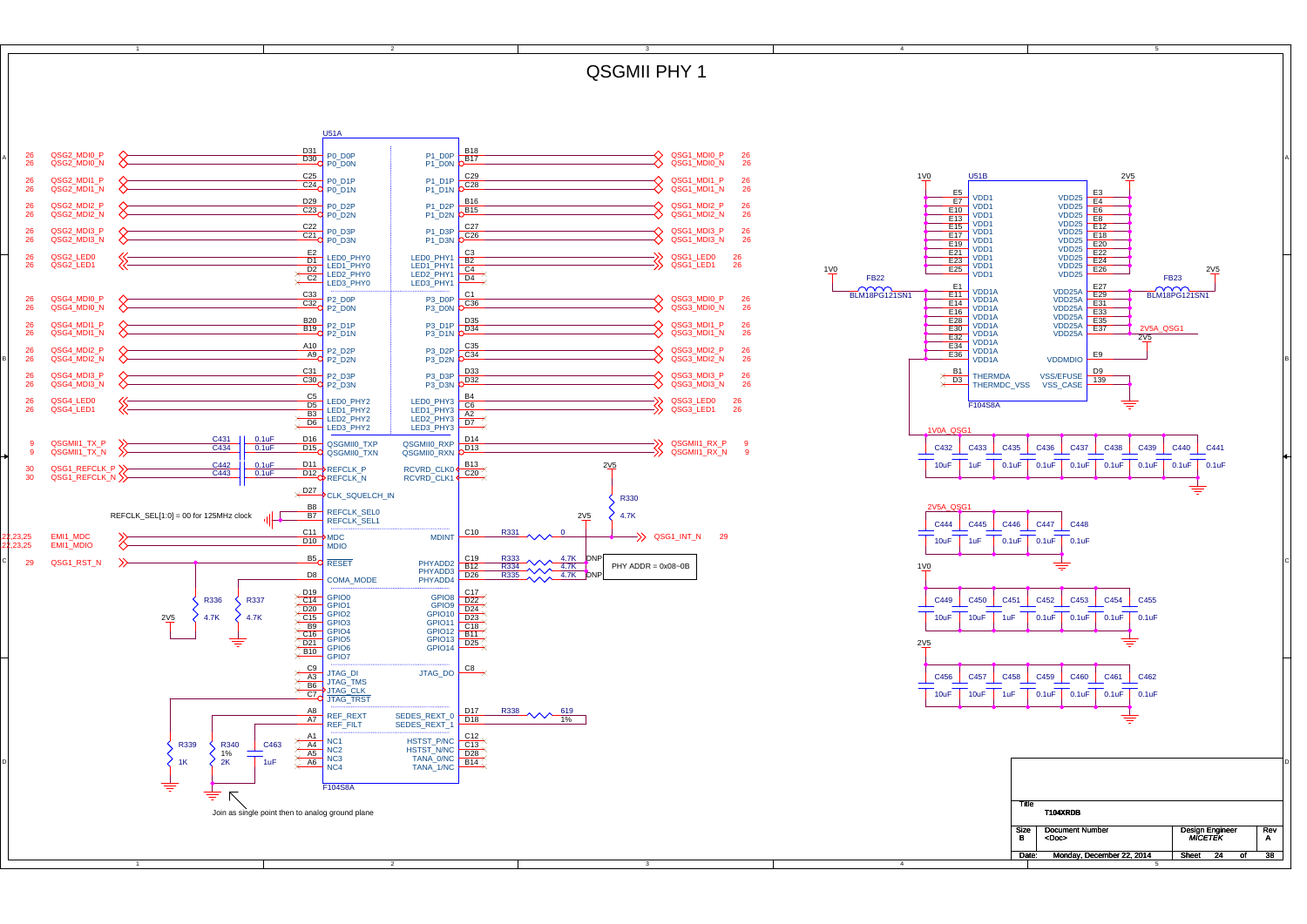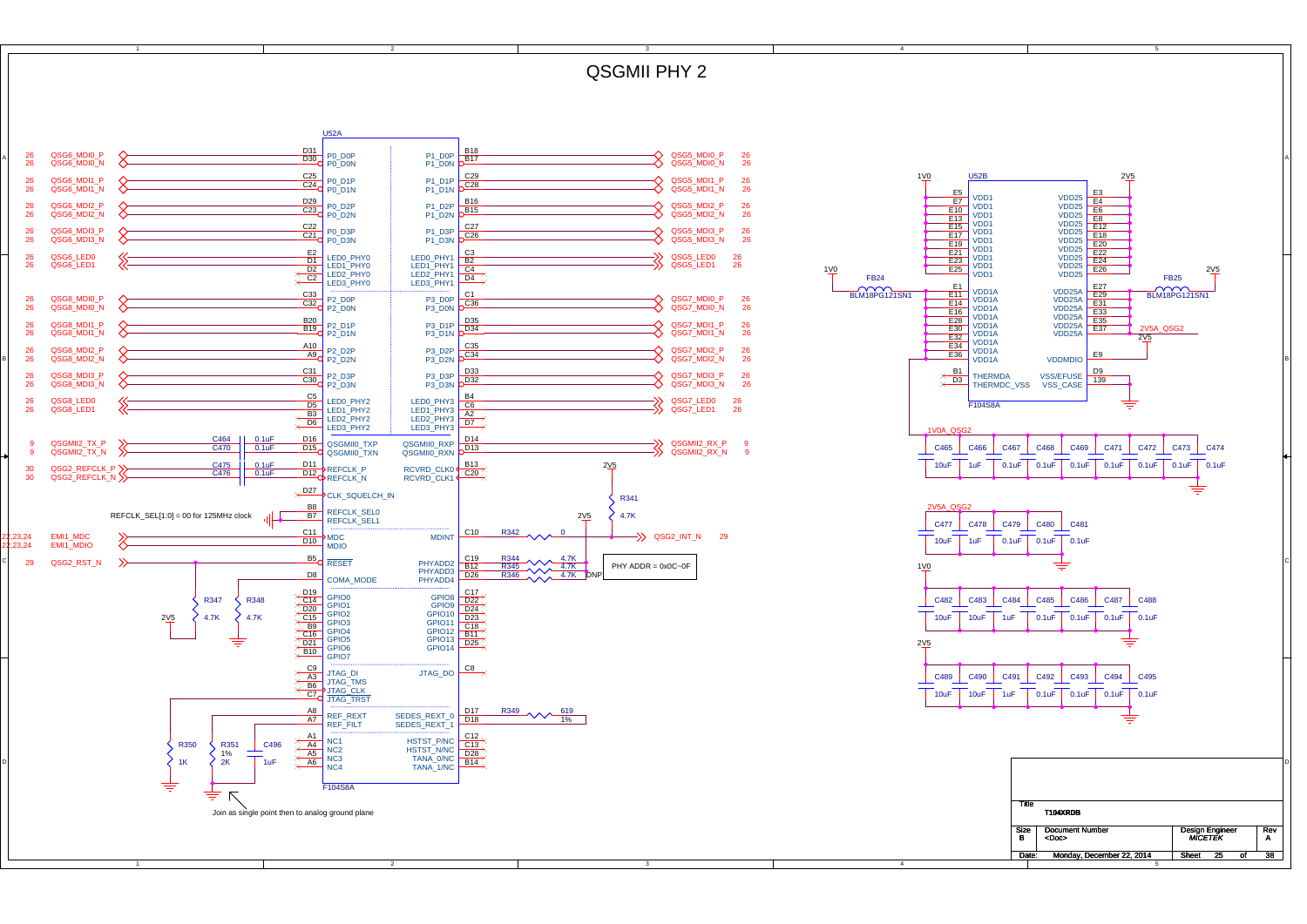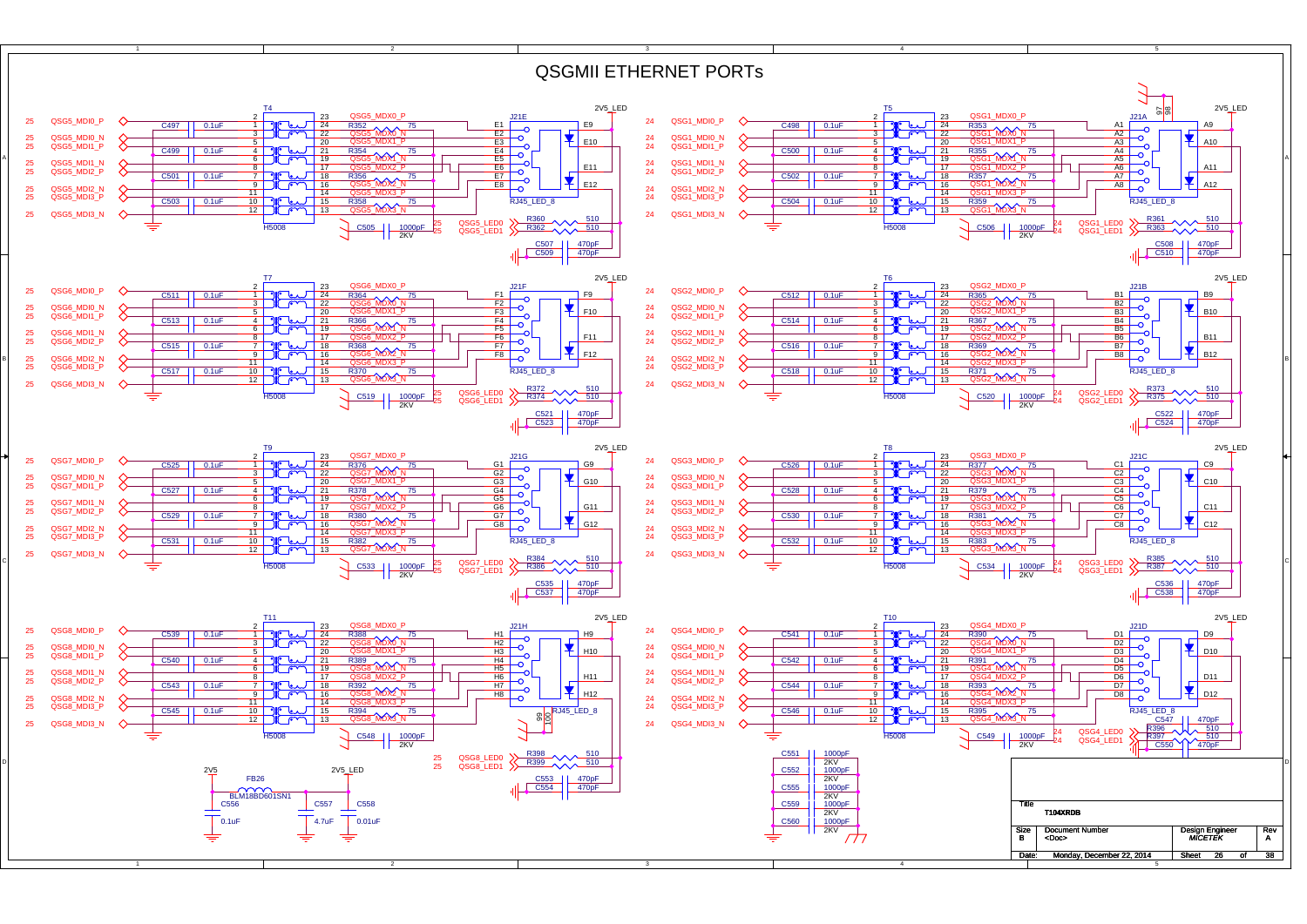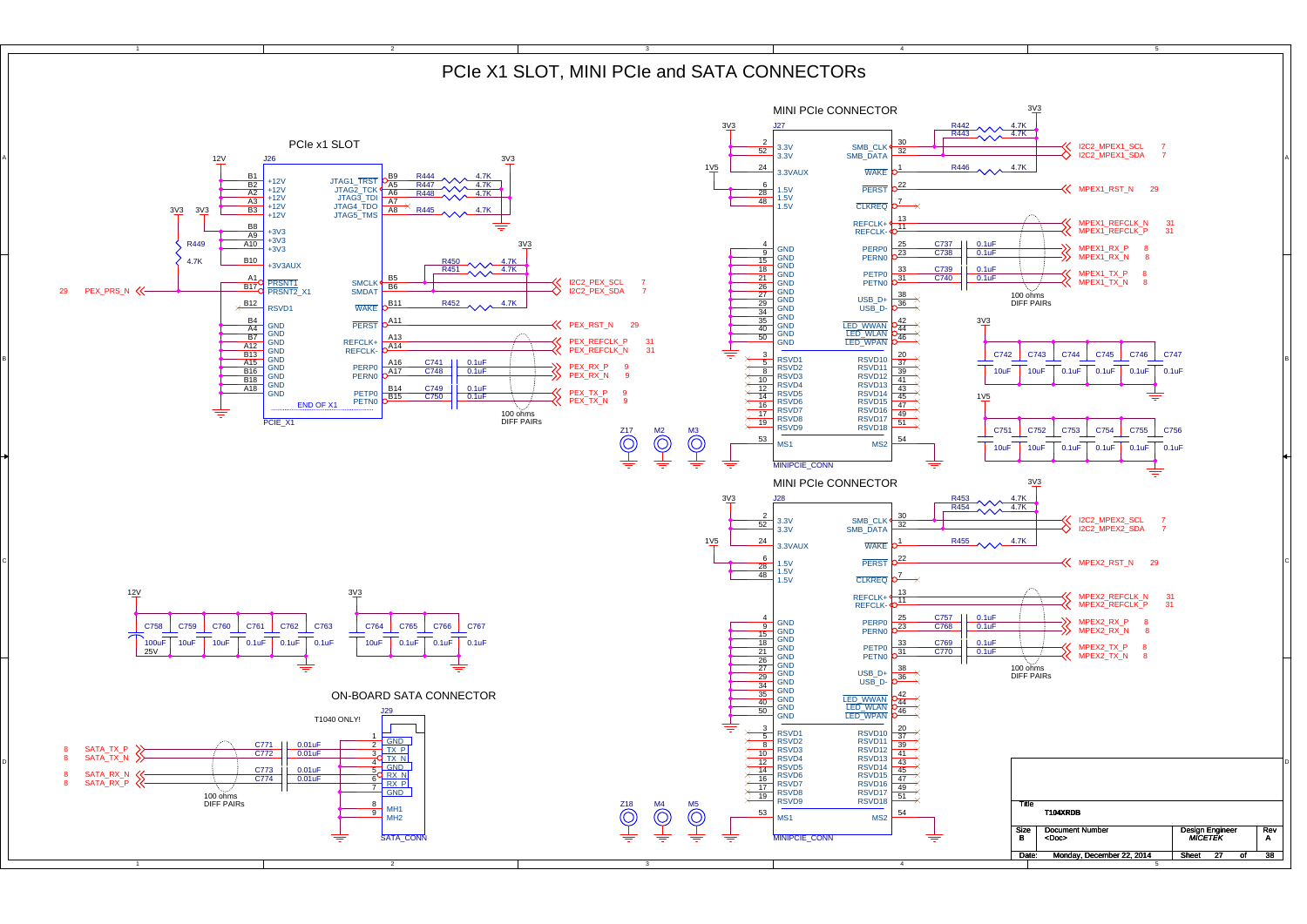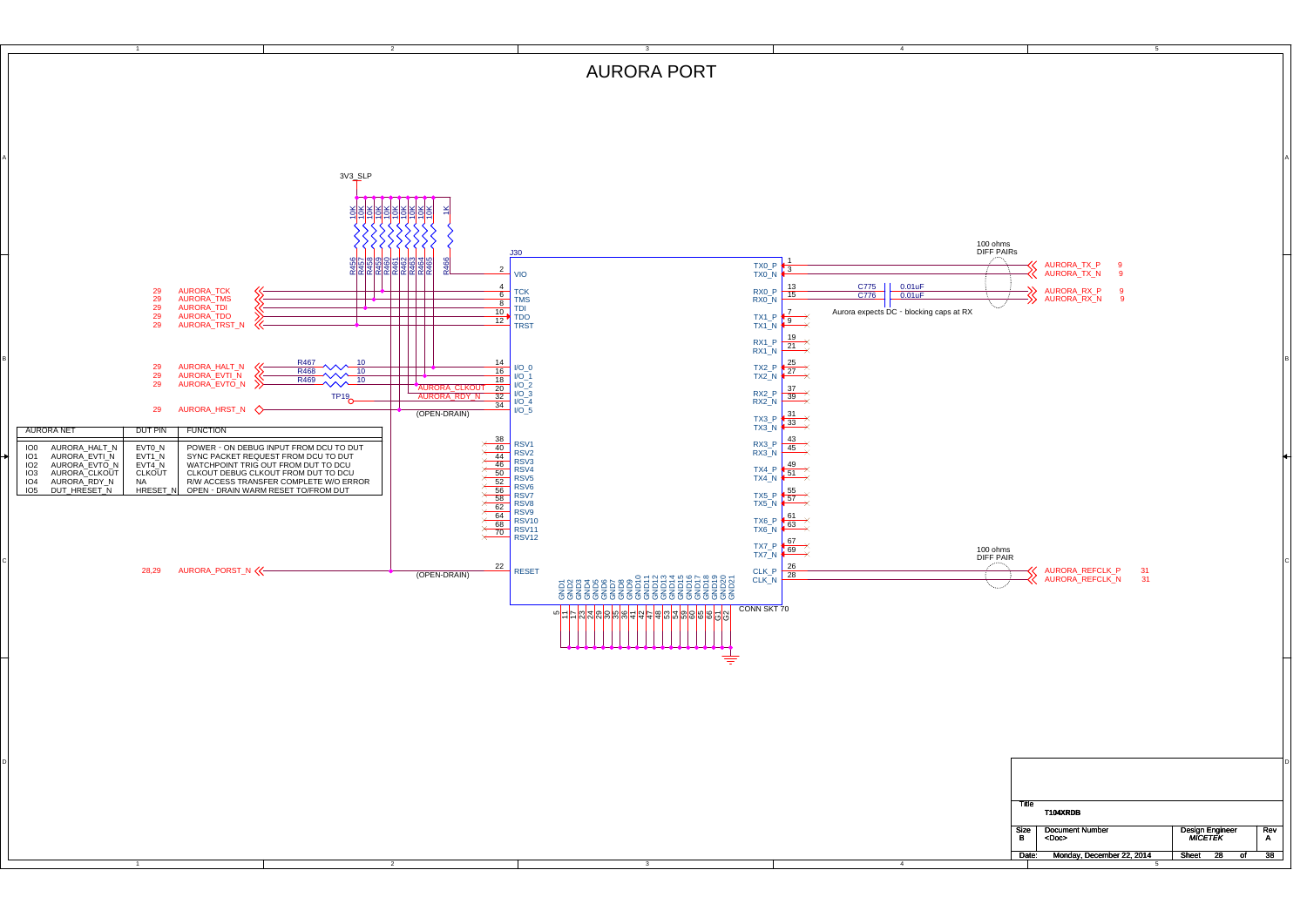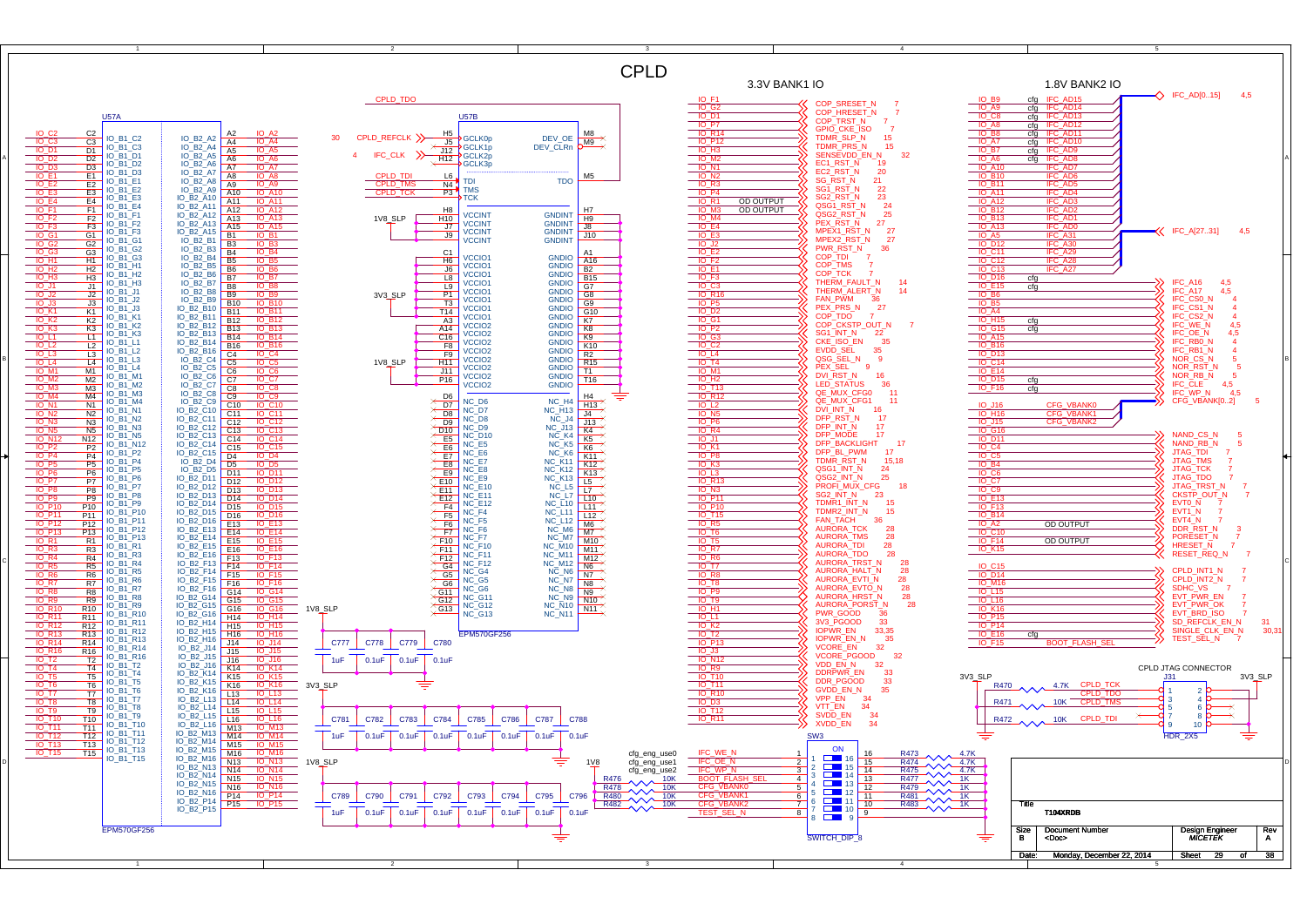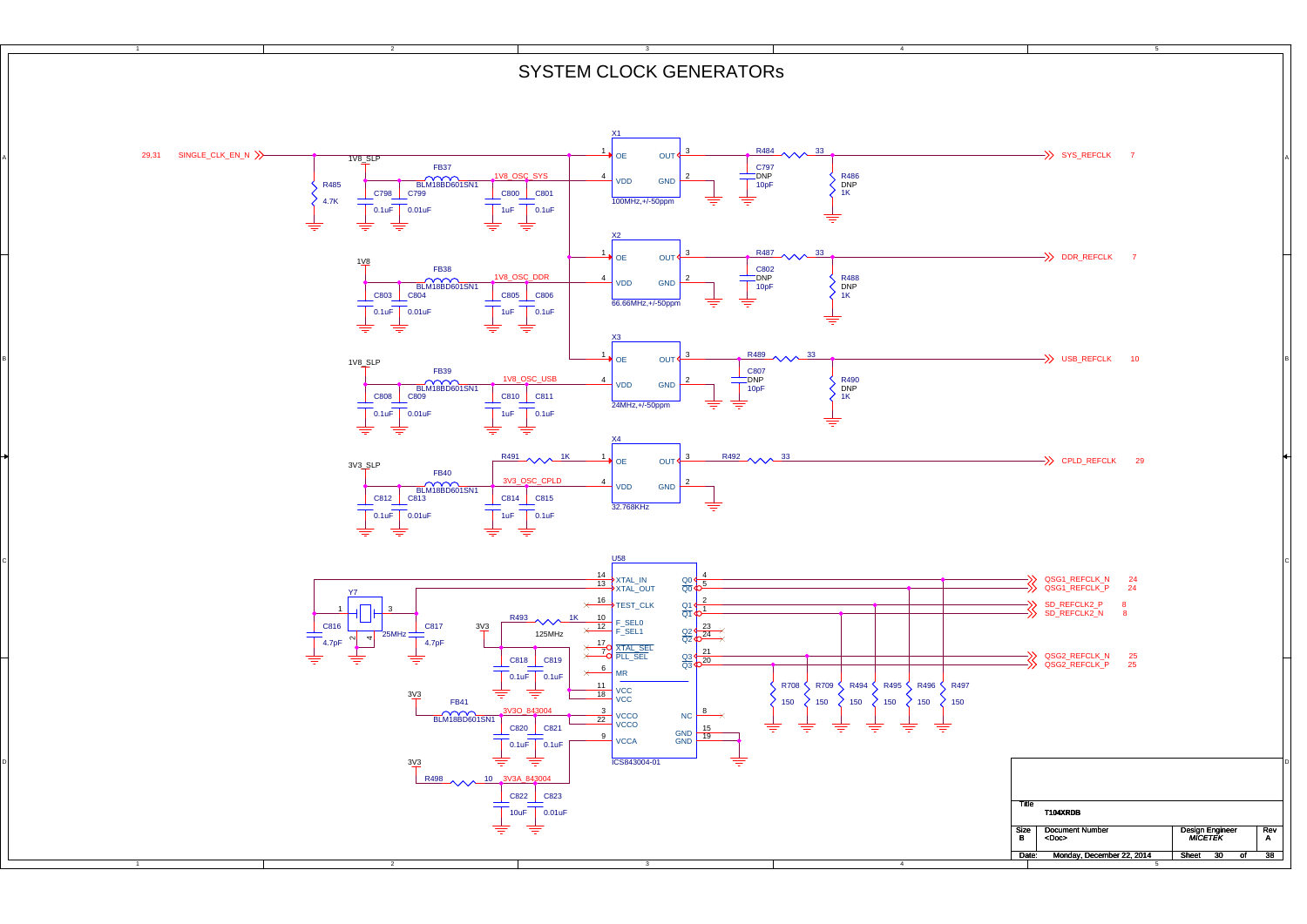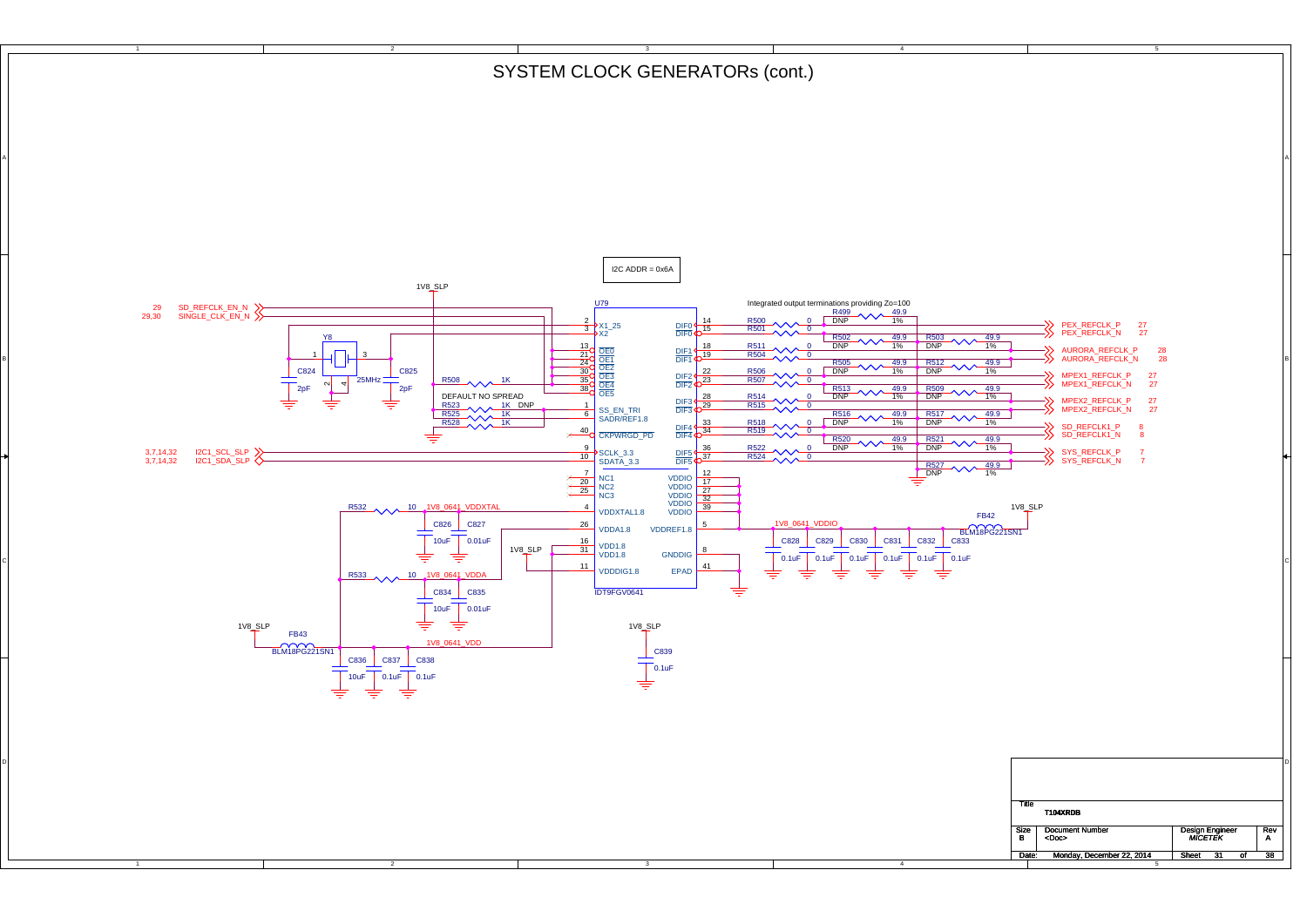## T104X CORE POWER CONVERTOR

4

2

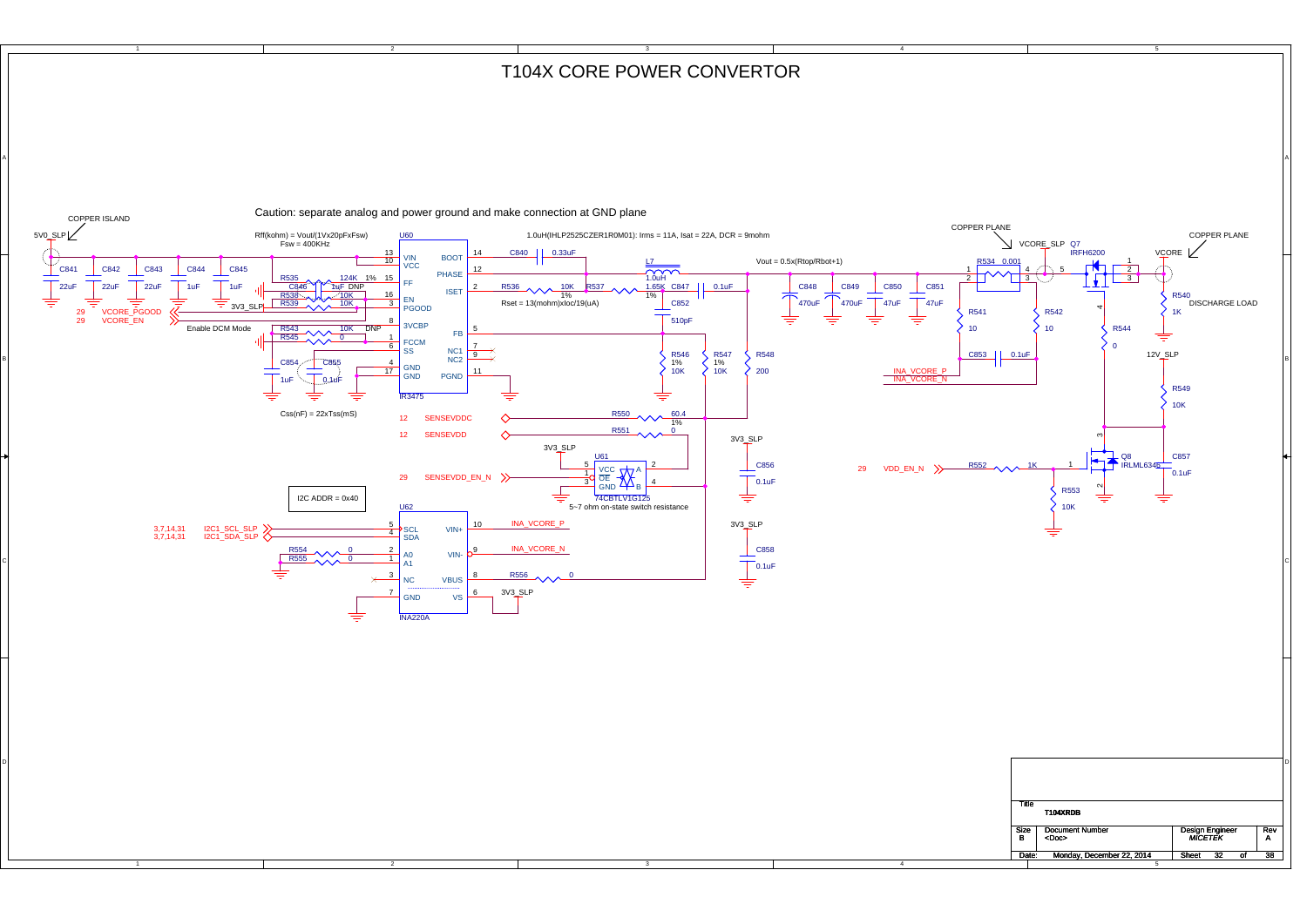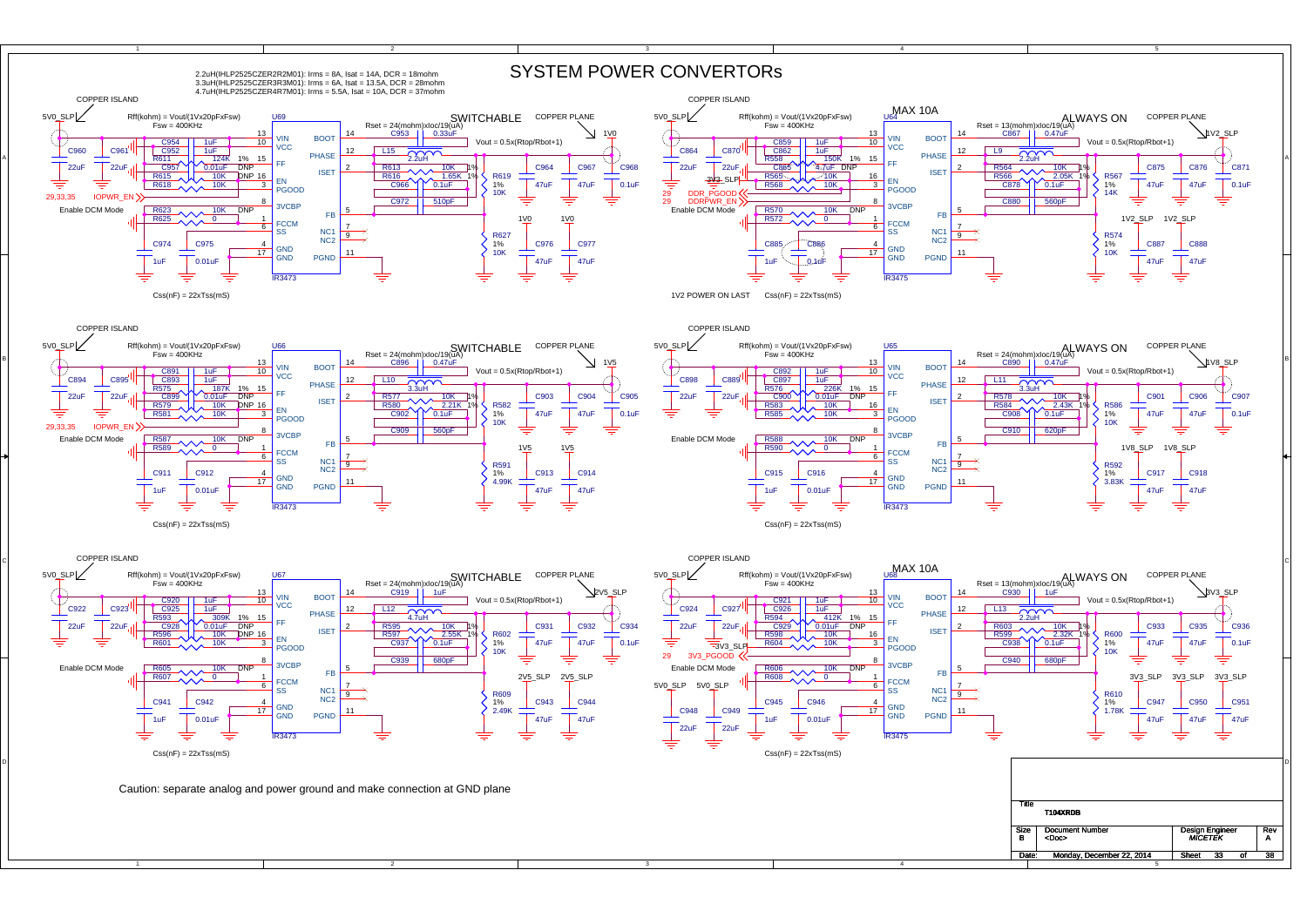SYSTEM POWER CONVERTORs (cont.)

BI<br>BI

3



2





A

B

C

D







4

4



XVDD power on with GVDD 29 XVDD\_EN

1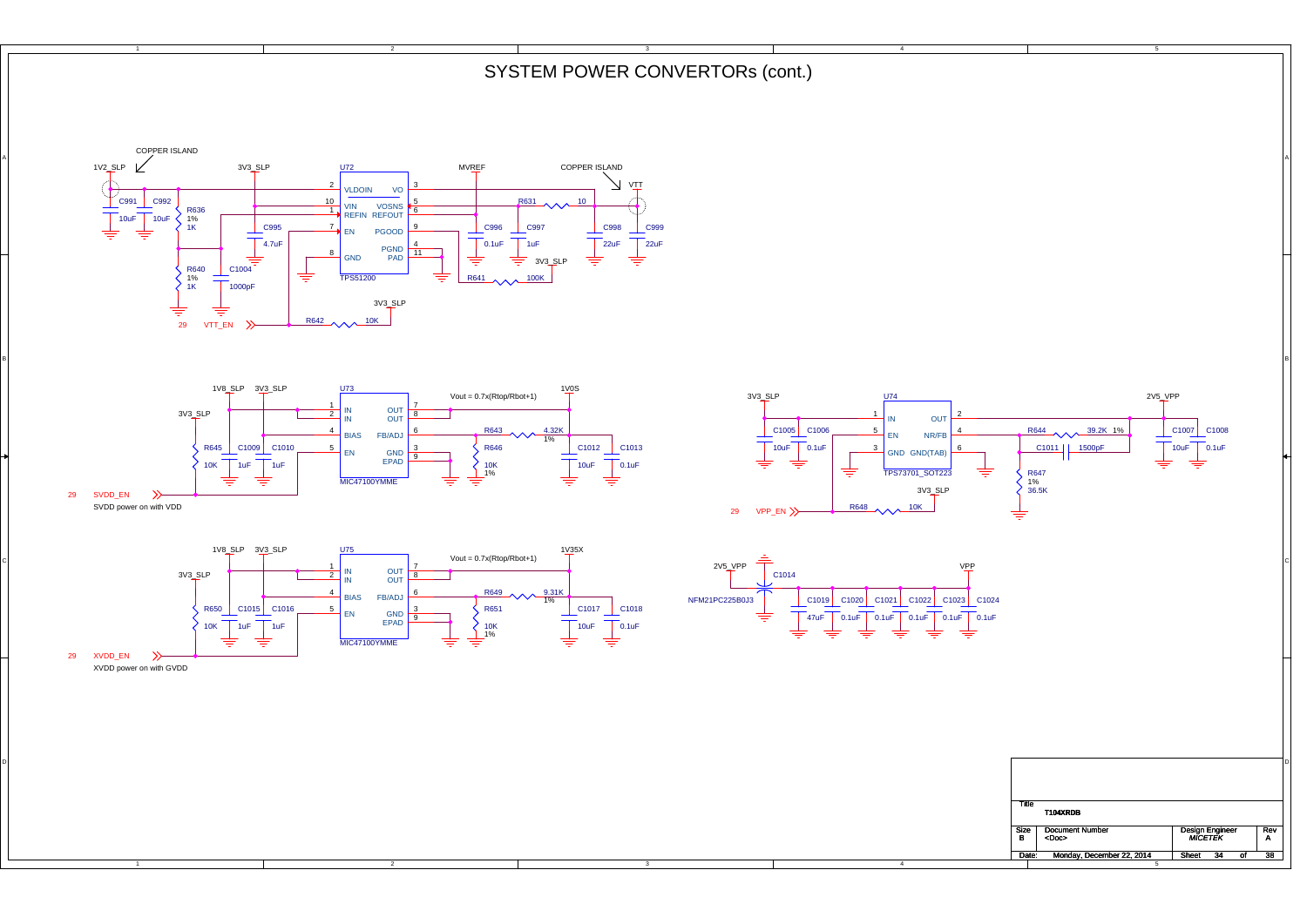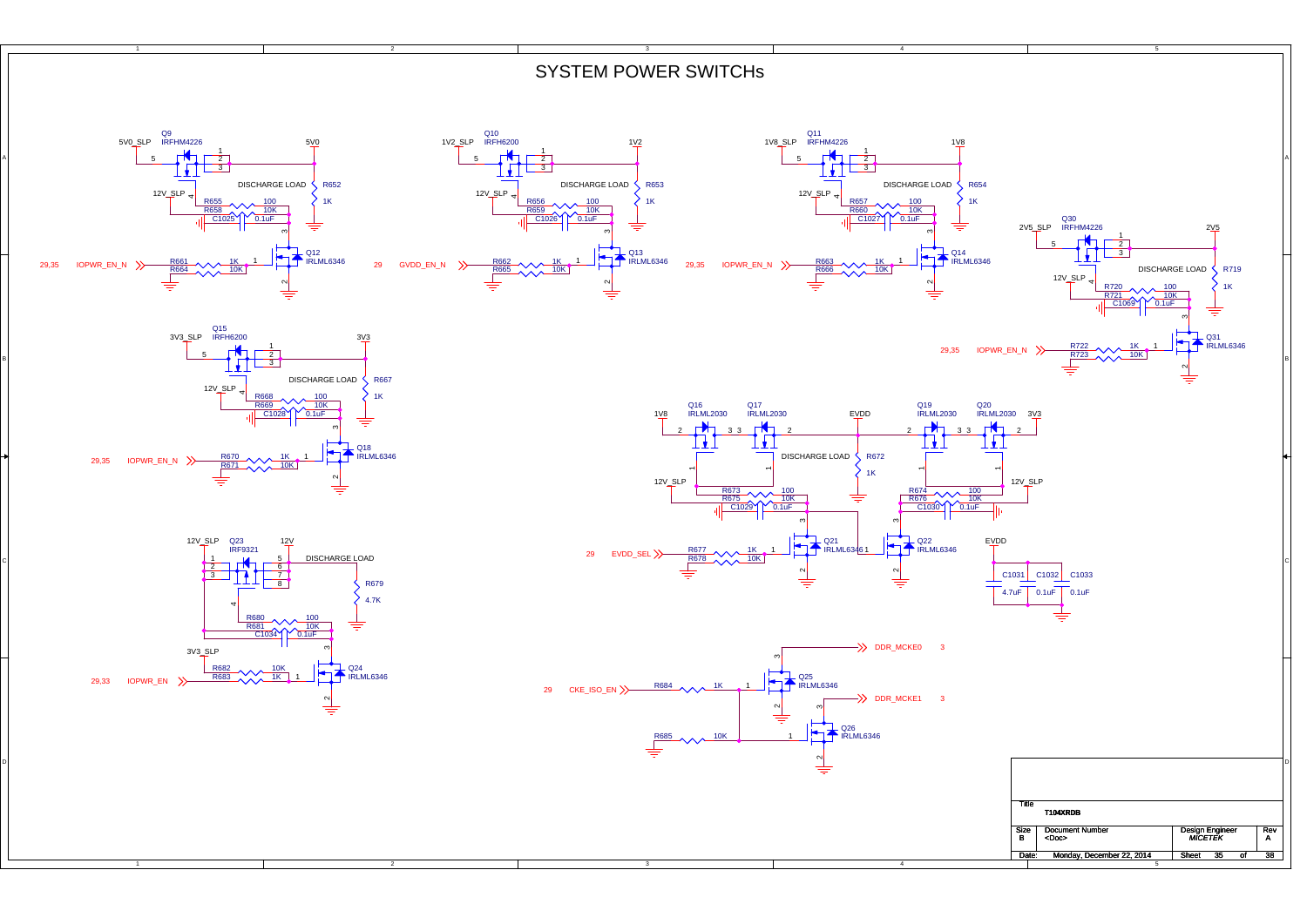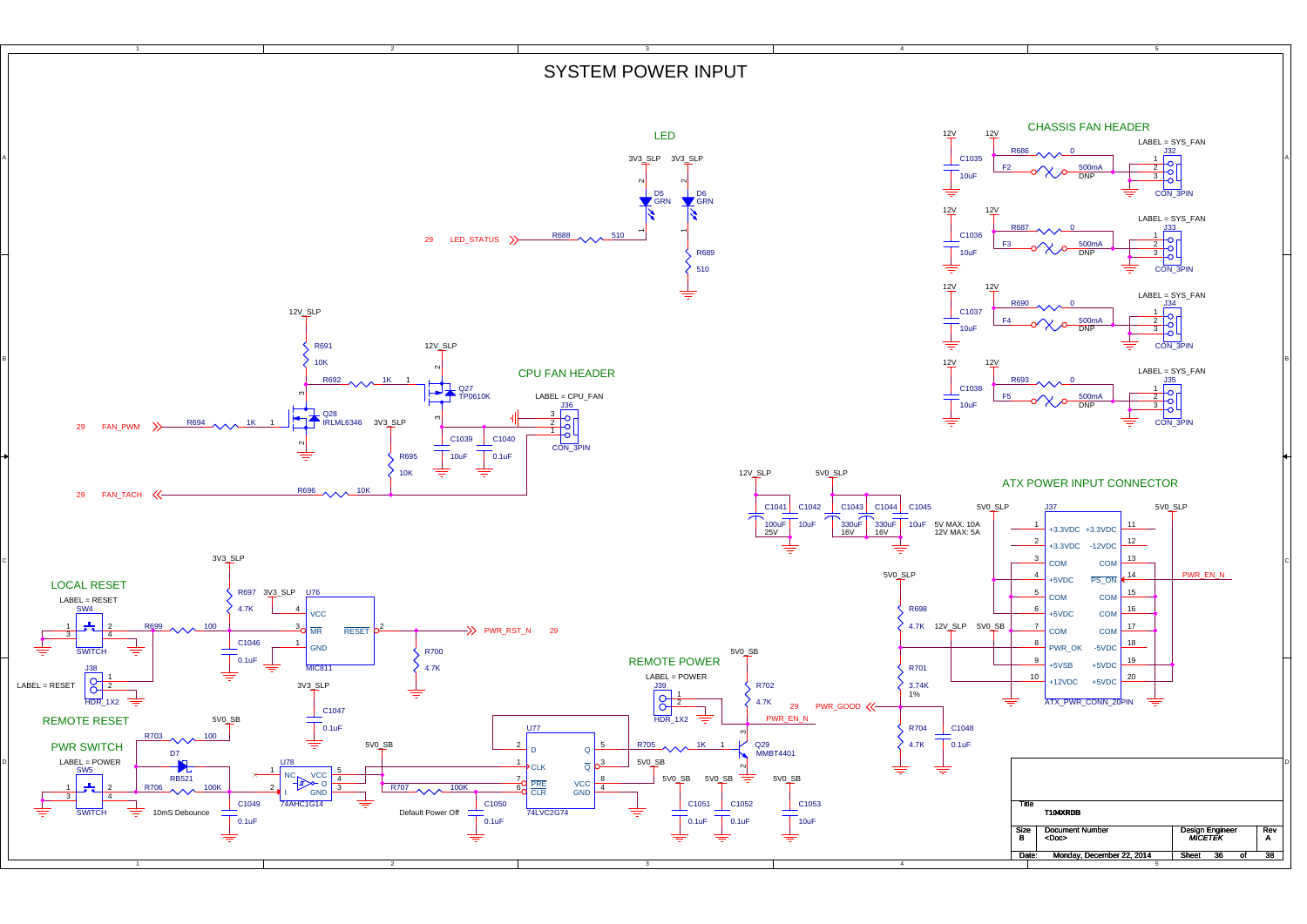## MECHANICALs

Al and the contract of the contract of the contract of the contract of the contract of the contract of the contract of the contract of the contract of the contract of the contract of the contract of the contract of the con

CILITY AND RESERVED TO A REPORT OF THE RESERVED OF THE RESERVED OF THE RESERVED OF THE RESERVED OF THE RESERVED OF THE RESERVED OF THE RESERVED OF THE RESERVED OF THE RESERVED OF THE RESERVED OF THE RESERVED OF THE RESERVE



2

A

B

C



4

| ше   | T104XRDB                              |                            |     |
|------|---------------------------------------|----------------------------|-----|
| Size | <b>Document Number</b><br><doc></doc> | Design Engineer<br>MICETEK | Rev |
|      | Date: Monday, December 22, 2014       | Sheet<br>- 37              |     |